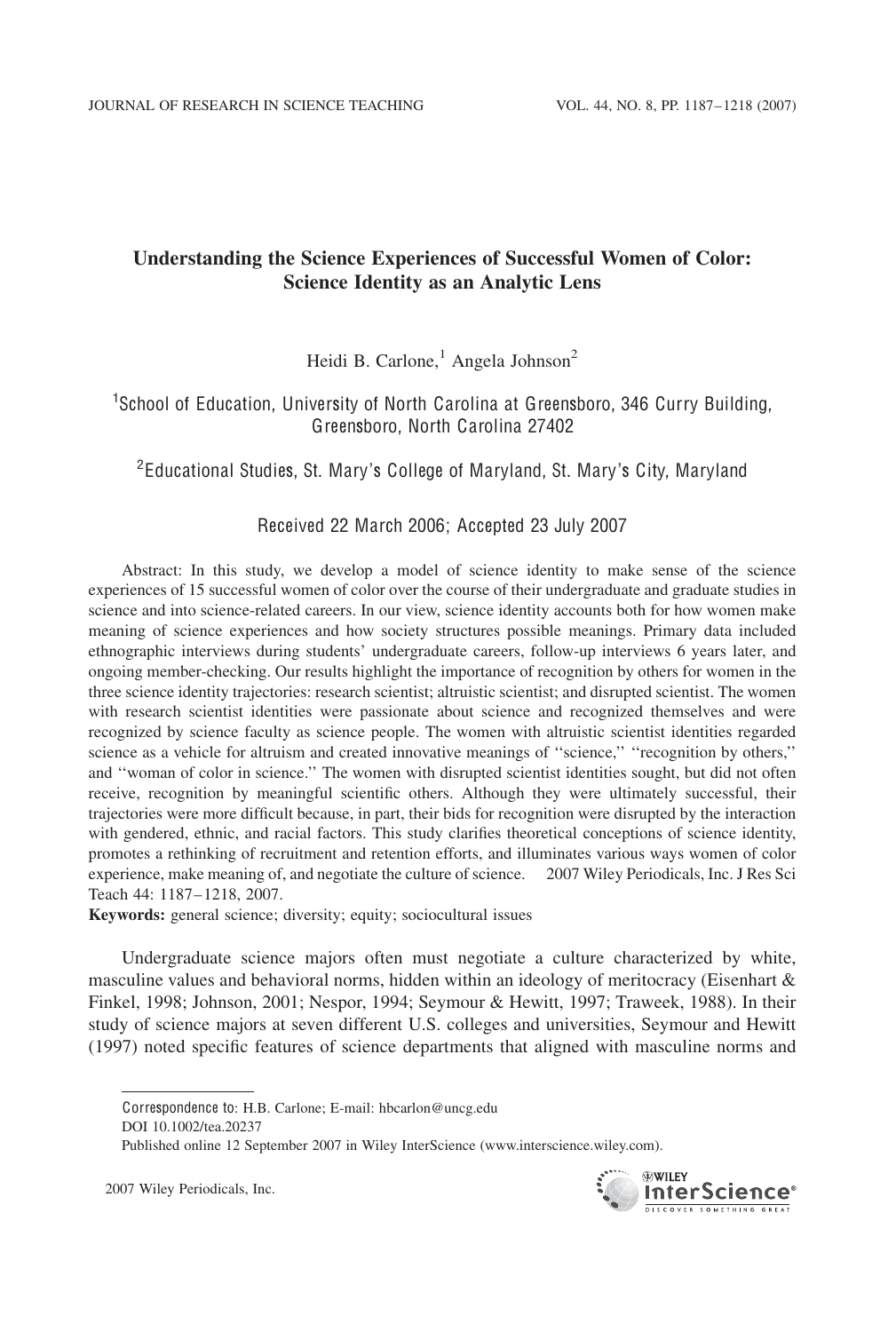values, particularly the competitive nature of weed-out courses and unfriendly professors. The researchers also found that many students of color manifested values at odds with those expected in science departments. Thus, students of color and white women had more difficulty thriving in undergraduate science than did white men. This was despite preparation; all participants in the ethnographic study scored higher than 650 on the mathematics portion of the Scholastic Aptitude Test (SAT). Several biographical accounts similarly describe the setbacks and successes of women scientists of color (Ambrose, Dunkle, Lazarus, Nair, & Harkus, 1997; Chinn, 1999, 2002; Manning, 1989; Sands, 1993).

Despite these difficulties, many women of color persist and, at times, thrive in science. For example, in 2001, Asian American women were the most well-represented science graduates compared with their showing among all college graduates: 3.3% of all college graduates, and 5.2% of science graduates. Even black, Latina, and American Indian women, whom one might predict would find the most difficulty persisting, were only moderately underrepresented: 10.3% of all college graduates in 2001 compared with 8.3% of science majors (NSF, 2005).

The obvious question, then, is how do women of color experience, negotiate, and persist in science? The existing literature is silent on this question, although there has been some recent attention to related questions. For instance, in their study of 11 successful African American undergraduate seniors (eight women and three men) in a biology degree program at a predominantly white institution, Russell and Atwater (2005) found that strong pre-college science experiences, family support, teacher encouragement, intrinsic motivation, and perseverance were all critical factors in students' success. In a study of 22 Hispanic engineering majors (12 women, 10 men), Brown (2002) found nearly identical results. In addition, she found that growing up in small, supportive communities benefited students.

These studies provide starting places to understand barriers for women of color in science and mechanisms that help students of color persist in science, but there are further gaps to address. For example, the factors outlined in the Russell & Atwater (2005) and Brown (2002) studies might describe any successful student in science; how do race, ethnicity, and/or gender complicate those factors? Do women of different ethnicities have different experiences in science? Lewis (2003) asked a similar question: ''What it is about being African American'' that can explain why African Americans are underrepresented in science?'' Further, students' agency is underexamined in these studies; factors that explain success are fairly static. For instance, one either has had parental support or strong pre-college science experiences or she has not. Such explanations position the student as a passive recipient of her life's conditions with little consideration for how she might creatively position herself within and against those conditions. Finally, existing literature provides mostly snapshot accounts of women of color's science experiences. We need better understandings of how their meanings of science and of themselves as budding science professionals evolve over time.

In other words, the literature about successful women of color in science needs a richer theoretical lens that takes into consideration the complex interplay between structure and agency and the ways these tensions play out over time. The construct of identity holds such explanatory potential. Identity accounts for ''individual agency as well as societal structures that constrain individual possibilities'' (Brickhouse, 2000, p. 286). It allows for nuanced consideration of race and gender—that is, for race and gender to be something we do rather than something we are (Brickhouse, 2000). Finally, the notion that identity is not predetermined and fixed lets us study someone's identity across time and in different contexts (Brown, Reveles, & Kelly, 2005; Gee, 1999, 2000–1; Holland, Lachiotte, Skinner, & Cain, 1998; Lemke, 2001).

A primary purpose of this study is to contribute to science educators' contemporary theoretical discussions about science identity. Although the concept of ''science identity'' is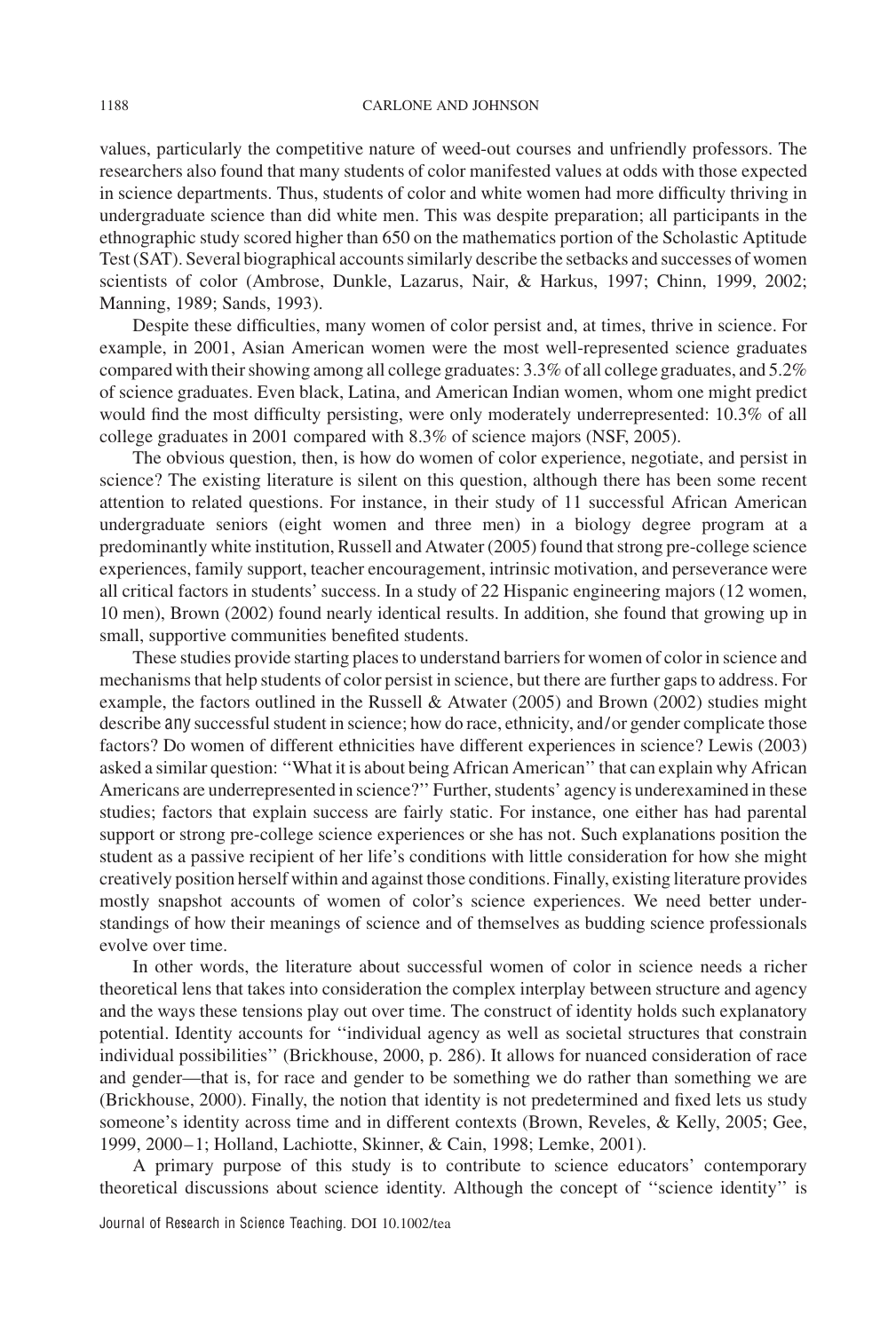receiving growing attention in science education literature (e.g., Brickhouse, Lowery, & Shultz, 2000; Brickhouse & Potter, 2001; Eisenhart & Finkel, 1998; Hughes, 2001; Tan & Calabrese Barton, 2007), the concept is slippery and difficult to operationalize in a way that provides solid methodological and analytic direction. Our dissatisfaction with the amorphous nature of the concept led us to develop an initial model of science identity (described in what follows, in the Conceptual Framework section) to make sense of the science experiences of 15 successful women of color through their undergraduate and graduate studies in science and into the beginnings of their science-related careers. We used our initial model as a flexible guide, one that informed but was also informed by the data. In doing so, we ultimately developed a more grounded, fleshed-out science identity model, which we present in the Discussion section.

Our study has theoretical, methodological, and practical implications. We expect that our grounded model of science identity will provide a theoretical and methodological springboard for other researchers who concern themselves with identity and the problem of underrepresented groups in science. The women's stories, interpreted through the science identity lens, will inform those who want to understand the multiple ways women of color experience, make meaning of, and persist in science. Finally, we expect that the successful and problematic cases we present here will inform those who develop science, technology, engineering, and mathematics (STEM) programs and curricular innovations aimed at recruiting and retaining diverse populations.

#### Conceptual Framework

## The Science and Mathematics Education Literature on Identity

Scholars in science education have posed three main arguments for emphasizing identity as an analytic lens. First, those who utilize social theories of learning, such as situated cognition (e.g., Brickhouse & Potter, 2001), cultural historical activity theory (e.g., Lemke, 2001), and practice theory (Carlone, 2003, 2004; O'Neill & Polman, 2004), argue that identity opens up a new way of viewing teaching and the science learning environment. The identity lens allows us to ask questions about the kinds of people promoted and marginalized by science teaching and learning practices; the ways students come to see science as a set of experiences, skills, knowledge, and beliefs worthy (or unworthy) of their engagement; and the possible ways that students' emerging identities in science might eventually involve changes in their more enduring sense of who they are and who they want to become (Cobb, 2004).

A second, related argument for including identity as an analytic lens involves new ways of viewing the process of learning, as the socialization of students into the norms and discourse practices of science (Brown, 2004; Kelly, 2007; Varelas, House, & Wenzel, 2005; Warren, Roseberry, & Conant, 1994). Mathematics educators make a similar argument, explaining that, as students engage in relevant disciplinary practices, they begin to develop stronger mathematical identities (Boaler, 2002; Nasir, 2002). If we view science as a community of practice (Lave & Wenger, 1991; Wenger, 1998) into which aspiring members must be enculturated, it is essential that we understand how neophytes affiliate with, become alienated from, and/or negotiate the cultural norms within these communities.

Third, the lens of identity aids in the quest for a more equitable science education. Traditional school science practices imply that science consists of narrowly defined tasks and emphasize science as a finished body of knowledge. This promotes narrow science identities that do not appeal to a broad range of students (Calabrese Barton, 1998; Eisenhart & Finkel, 1998; Gilbert & Yerrick, 2000). Broadening students' participation in science requires close attention to the kinds of people we ask students to become as they participate in science activities, and to the ways girls,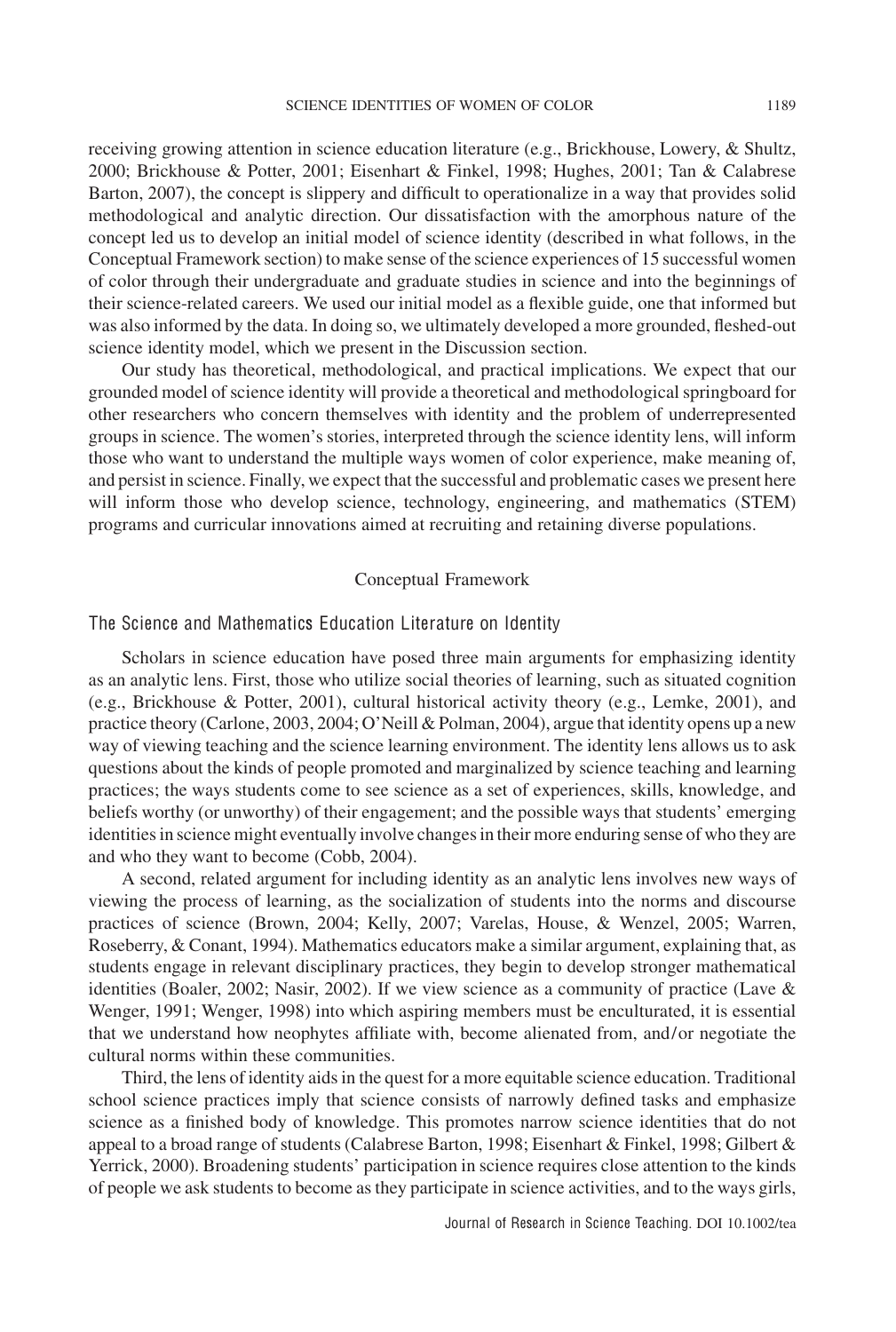women, and students of color embrace and resist these promoted science identities (Brickhouse & Potter, 2001; Carlone, 2003, 2004; Eisenhart & Finkel, 1998; Hughes, 2001; Olitsky, 2006). For example, Carlone (2003, 2004) found that, in a traditional physics curriculum (emphasizing lectures and verification labs), girls embraced the certainty of knowledge because it appealed to their good student identities (i.e., allowed them to earn good grades). However, they did not develop science identities because the nature of the tasks deemphasized scientific thinking, talking, and tool use (Carlone, 2003). Cultivating short-term knowledge and interest are not enough to develop sustained interest in science; we need to look beyond achievement and interest to understand how and why some students persist in and others opt out of science. We need a better understanding of how students develop science identities.

#### An Initial Science Identity Model

In this section, we describe our initial science identity model, developed to provide analytic direction for our data analysis and interpretation. Due to the concept's unwieldy nature, we had to make choices about what counted as ''identity'' in our model; it was impossible to include every possible aspect of identity. Our model is informed by both practical and theoretical sources (Maxwell, 2005). First, we considered a prototype—how would we describe a person who has a strong science identity?<sup>1</sup> She is competent; she demonstrates meaningful knowledge and understanding of science content and is motivated to understand the world scientifically. She also has the requisite skills to perform for others her competence with scientific practices (e.g., uses of scientific tools, fluency with all forms of scientific talk and ways of acting, and interacting in various formal and informal scientific settings). Further, she recognizes herself, and gets recognized by others, as a ''science person.'' Our model captures these aspects of science identity in three interrelated dimensions: competence; performance; and recognition (Figure 1).

This model is also informed by Gee's theory of identity (1999, 2000–1). Gee defined identity, in part, as ''the 'kind of person' one is seeking to be and enact in the here and now'' (1999, p. 13). Yet, one cannot claim an identity all by oneself; being ''somebody'' requires the participation of others (Buxton, Carlone, & Carlone, 2005; Carlone & Webb, 2006; Gee, 1999, 2000–1; Holland et al., 1998; Wenger, 1998). One cannot pull off being a particular kind of person (enacting a particular identity) unless one makes visible to (performs for) others one's competence in relevant practices, and, in response, others recognize one's performance as credible. For example, a scientist presenting her work at a conference must use language according to prescribed norms, dress and interact in certain ways, and demonstrate that she thinks in certain ways for others to recognize her performance as appropriately ''science-like'' if she wants to be considered a scientist. The criteria for credibility shift depending upon context. For instance, performing and being recognized as a scientist is subject to different norms depending on whether one is in a lab with one's graduate students, at a dinner party with other professionals, or in a classroom as a guest speaker. Our model accounts for the socially constructed nature of science identity. Lewis (2003) makes a similar point in his critique of studies of the underrepresentation of African Americans in science, which, he argues, overlook how ''science career attainment is a social process, and the desire of an aspirant is only one factor in this process. An aspiring scientist relies on the judgment and invitation of practicing scientists throughout every phase of the educational and career process'' (Lewis, 2003, p. 371).

The model illustrates that the three dimensions of science identity—competence, performance, and recognition—overlap. Someone with a strong science identity would rate themselves highly and be rated highly by others in each of these dimensions, but one can envision various degrees and different configurations of science identity. For example, someone might be able to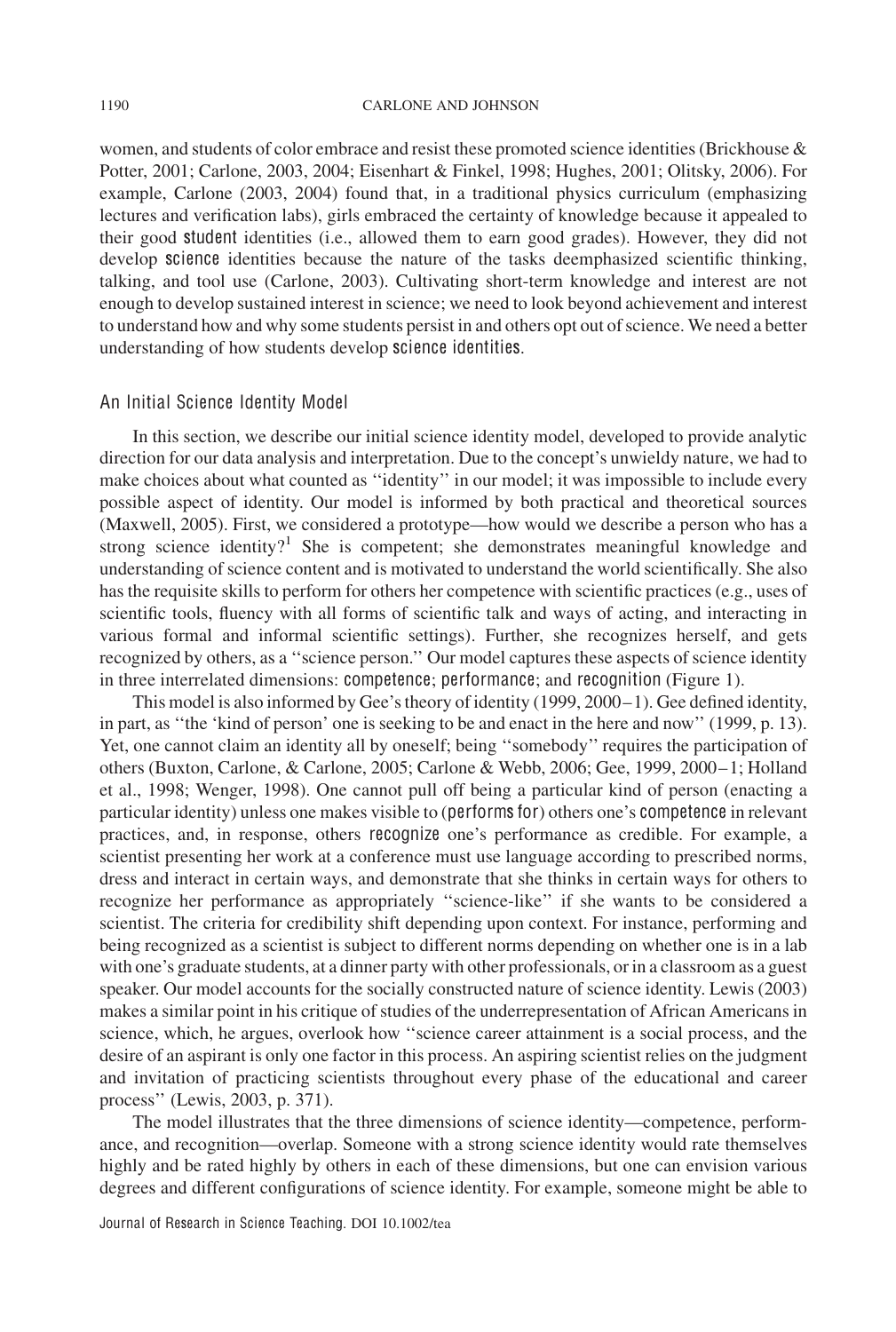

Figure 1. Model of science identity that guided our initial analysis.

perform relevant scientific practices (e.g., communicate and use tools within designated scientific norms), recognize herself as a ''science person,'' and get recognized by others as a ''science person,'' but may not have a deep and meaningful understanding of the science content (i.e., she might have low competence). Tonso's (1999, 2006) ethnographic studies of a relatively elite U.S. engineering program provided examples of such students. Tonso found that high-status engineering students (i.e., those who receive the greatest recognition) were sometimes the least skilled (i.e., had the lowest competence). In another scenario, we can envision someone who might be very competent in her understanding of science content and may be able to adquately perform scientific practices, but, for one reason or another, may not recognize herself or get recognized by others as a science person. For example, Tonso (1999, 2006) found women in the engineering program she studied who were extremely competent and excellent performers of engineering practices in small group settings, but who were rarely recognized as legitimate engineers by their professors or with potential future employers.

Our science identity model is based on an assumption that one's gender, racial, and ethnic identities affect one's science identity, a connection hinted at, but not made explicit, in previous literature. For example, numerous studies have indicated women pursue science for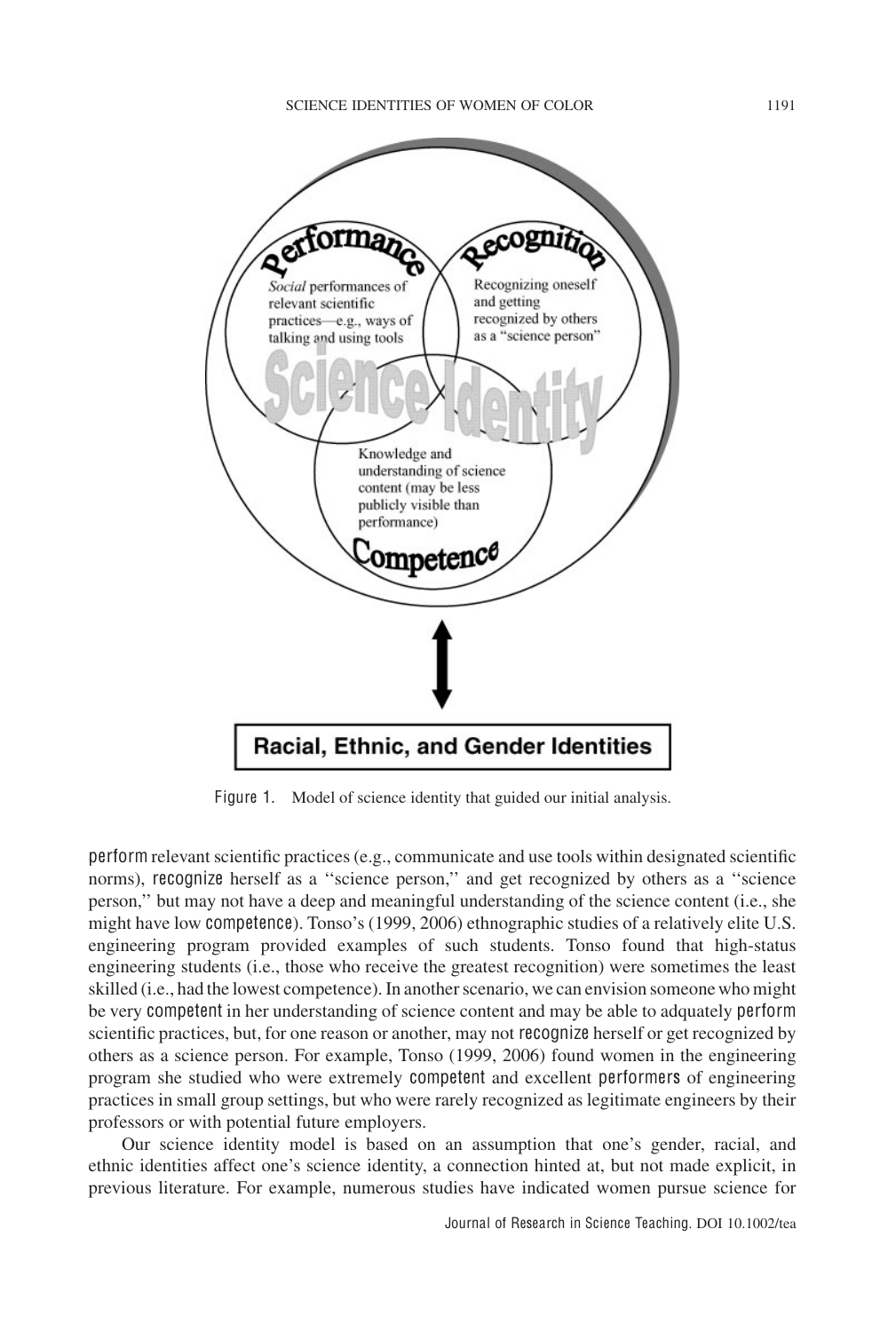different reasons than men (Huang, Taddese, & Walter, 2000; Leslie, McClure, & Oaxaca, 1998; Sax, 1994) and that their success in science is associated with different factors (Farmer, Wardrop, & Rotella, 1999; Fenske, Porter, & DuBrock, 2000; Sax, 1994; Wyer, 2003). Yet, the relationship between one's racial, ethnic, and gender identities and one's science identity warrants further study.

Identity is not simply what an individual says about her relationship to, abilities in, or aspirations regarding science; it is not purely an emic construct (see also Tan & Calabrese Barton (2007), who demonstrated the personal and social nature of identity). Identity arises out of the constraints and resources available in a local setting. Identity is not just something an individual feels; it is not even what an individual does, although both feelings and actions are components of identity. A science identity is accessible when, as a result of an individual's competence and performance, she is recognized by meaningful others, people whose acceptance of her matters to her, as a science person.

In our conceptualization, science identity is both situationally emergent and potentially enduring over time and context. Although we recognize that identities get formed in practice (Holland et al., 1998; Lave & Wenger, 1991; Rahm, 2007), we also take into consideration that, over time, people's performance, participation patterns, and expectations become patterned and habitual. Through their years of science education, students learn to participate in similar practices in similar ways and often get recognized (or not) in similar ways. We see science identity as fragile (contingent, situationally emergent) and, if habitually accessed, performed, and recognized, as stable, carried across time and context (Elmesky & Selier, 2007; Roth, 2006).<sup>2</sup>

#### Cultural Production

The study of identity demands consideration of ''cultural production,'' a construct from educational anthropologists defined as ''meanings developed by groups in their everyday activities'' that reflect or counter-meanings implied by larger social structures (Eisenhart & Finkel, 1998, p. 44). Cultural productions allow us to study the ways sociohistorical legacies (i.e., the way white men predominate among practicing scientists) are reproduced in local practice and how groups (e.g., women of color majoring in science), in their everyday practice, might contest legacies to create novel meanings (Carlone, 2003; Carlone, 2004; Eisenhart, 2001). This construct is helpful in understanding identity development because it focuses on articulations between local meanings of an activity or phenomenon and global contexts that enable and constrain those meanings. For example, a typical undergraduate introductory chemistry class is sometimes considered a weed-out course where only the most competent students excel. Those who excel come to be known as ''science people.'' The cultural practices of the weed-out course perpetuate powerful, historically enduring meanings of ''science people''; for example, students are spectators in class, exams are graded on a curve, and the professor teaches a standardized curriculum that may seem irrelevant. Yet, different cultural practices might promote more inclusive meanings of ''science people.''

Cultural production reminds us that the women in our study were not free to develop any kind of science identity. Their choices were shaped by: (1) larger and more pervasive meanings of ''science people'' derived from sociohistorical legacies of science; and (2) historical and political meanings of being a woman of color. Still, cultural production allows for the possibility of the women transforming meanings of ''science people'' and what it means to be a woman of color in science. Cultural production reminds us that the outcome of a situation, or the meaning produced in a setting, is never determined or fixed; it is always in question (Eisenhart, 2001).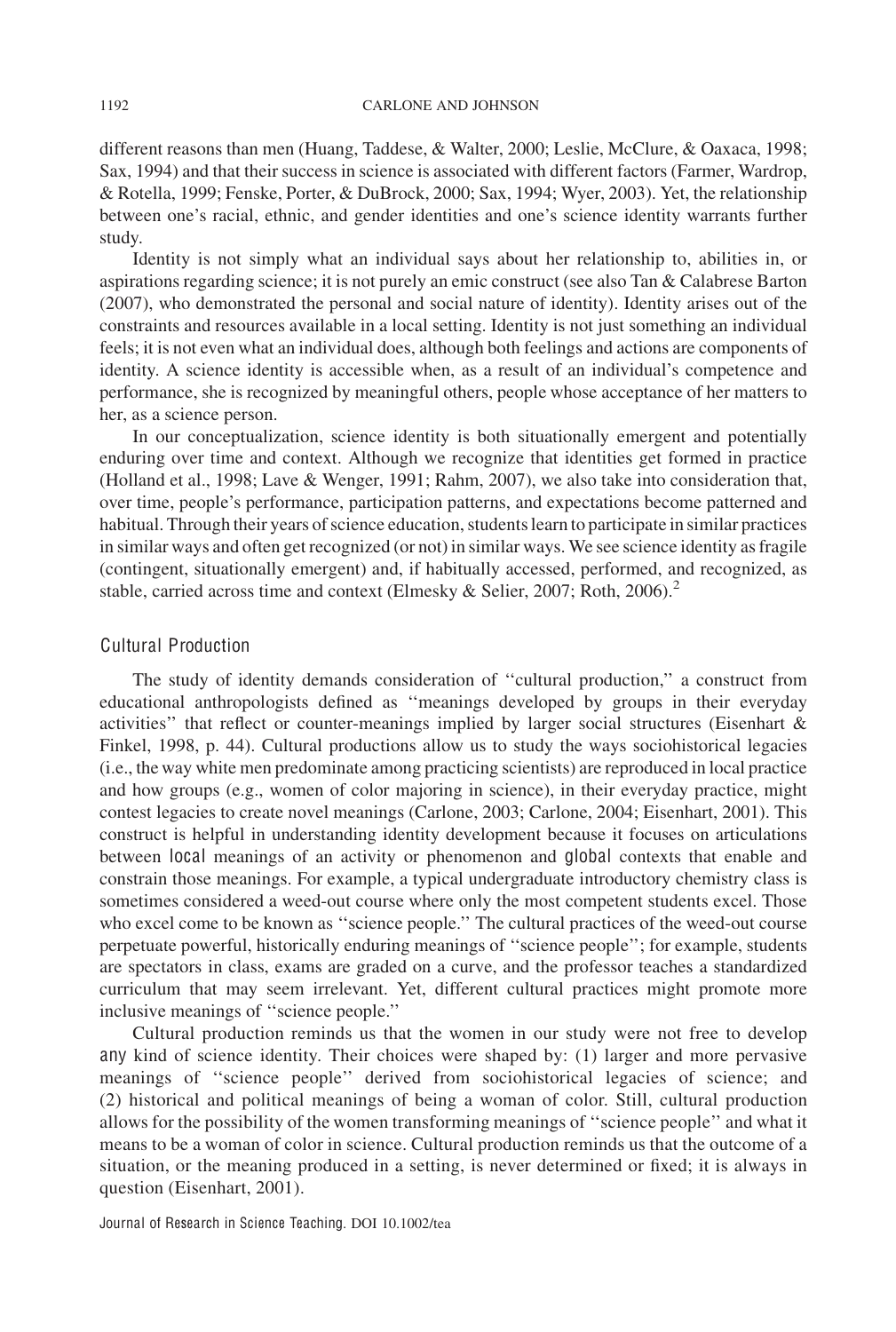#### SCIENCE IDENTITIES OF WOMEN OF COLOR 1193

#### Research Questions

The research questions for this study were: (1) How do successful women of color negotiate and make meaning of their science experiences? (2) How do women of color develop and sustain their science identities throughout their undergraduate and early science careers? (3) What is the relationship between the women's science identities and racial, ethnic, and gender identities?

Further, we were interested in testing out our initial model of science identity. What aspects of our a priori definition of science identity were relevant for these women's developing science identities? How might our findings inform the science identity model? In other words, we were interested in adding depth and texture to our model by grounding it in our empirical findings.

#### Methods

## Participants and Data Collection

This study is part of a larger ethnographic study of women science students of color at a large, public research university (Johnson, 2001). The university is located in a small, predominantly white city in a mostly rural state. The university is also predominantly white, although it is more diverse than the city or the state overall. The area is good for science; besides the university, this city is home to numerous public and private science and engineering entities, and there are several Nobel Prize–winning scientists on the university faculty. The science faculty is around 25% female and 10% nonwhite; over half of the nonwhite faculty are Asian American. Although the university is well-ranked and attracts many out-of-state students, it primarily serves in-state students and is relatively affordable.

Participants for our study included 15 women (see Table 1): 4 Latinas (Mexican American and Southwestern Hispana); 4 black women (3 African Americans and 1 African immigrant); 3 American Indian women (all raised on or near their respective Nations); and 4 Asian American women (Taiwanese, Filipina, and Indian, all raised since birth or infancy in the U.S.). The women in this study all identify themselves as women of color, a term with both ethnic and racial components. By ethnicity, we mean systems of meaning shared among a group. By race, we mean what students, at first glance, ''look like.'' For some of the Latinas in this study, being a woman of color is more a matter of ethnicity; they are all Mestiza, but some are light-skinned enough that they are sometimes assumed to be white. For all the Asian American, American Indian, and black women in the study, and some of the Latinas, being a woman of color entails both ethnicity and race. The women in particular categories do not necessarily share the same ethnicity; among the black women, for instance, three are ethnically African American and the fourth is an African immigrant. The American Indian women come from several different nations, and the Asian Americans from a variety of nations of origin. To further complicate matters, several of the women are actually ethnically or racially mixed; we classified them according to their individual preference. To protect the women's confidentiality, we used only broad categories when describing particular students (for the American Indian women, omitting references to particular Nations; for immigrants and children of immigrants, not specifying nation of origin). Again, for confidentiality reasons, we used black rather than African American to avoid uniquely identifying the African woman. The diversity in our sample allowed us to explore not only the similarities of these women's experiences but their differences as well.

Informants were recruited through an academic enrichment program for high-achieving students of color in the sciences. One of us, Angela, was an instructor in this program from 1997– 2001, and knew almost all of the informants prior to the study. Her work with this program gave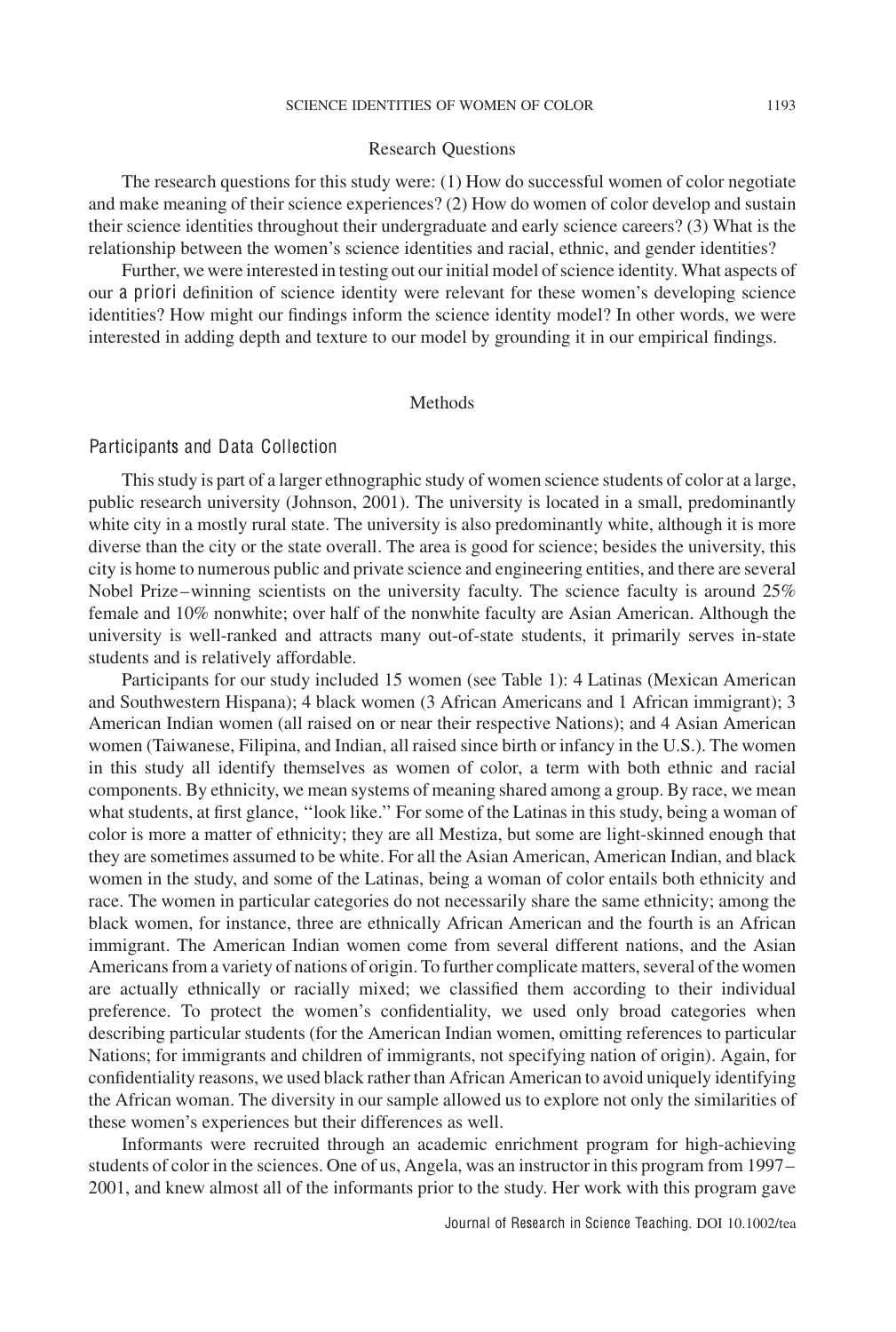| Table 1                       |                  | Research participants, ethnicity, major, and current occupation by science identity trajectory |                         |                     |                           |
|-------------------------------|------------------|------------------------------------------------------------------------------------------------|-------------------------|---------------------|---------------------------|
|                               |                  |                                                                                                |                         | Current Occupation  |                           |
| Participant                   | Ethnicity        | Major                                                                                          | Life Sciences           | Health Practitioner | Social Sciences           |
| Research scientist identity   |                  |                                                                                                |                         |                     |                           |
| Nancy<br>Chris                | Latina<br>atina  | Molecular biology<br>Molecular biology                                                         | Doctoral student<br>PhD |                     |                           |
| Jaya<br>Mariah                | Asian American   | Molecular biology                                                                              | PhD                     | Medical student     |                           |
|                               | Asian American   | Biochemistry                                                                                   | Doctoral student        |                     |                           |
| Altruistic scientist identity |                  |                                                                                                |                         |                     |                           |
| Jackie                        | <b>Black</b>     | Psych/population bio                                                                           |                         | g                   |                           |
| Magdalena                     | Latina           | Biochemistry                                                                                   |                         | Doctoral student    |                           |
| Evonne                        | American Indian  | Molecular biology                                                                              |                         | $\mathbb{R}$        |                           |
| Xiao-Ling                     | Asian American   | Kinesiology                                                                                    |                         | Physical therapist  |                           |
| Monica                        | Pacific Islander | Anthropology                                                                                   |                         | Medical student     |                           |
| Disrupted scientist identity  |                  |                                                                                                |                         |                     |                           |
| Alethia                       | Black            | Molecular biology                                                                              |                         |                     | <b>NPH</b>                |
| Conchita                      | Latina           | Kinesiology                                                                                    | research<br>Physiology  |                     | Public health PhD student |
| Kathy<br>Crystl<br>Chanda     | American Indian  | Molecular biology                                                                              |                         | PharmD              | Epidemiology research     |
|                               | American Indian  | Chemistry                                                                                      | Undergraduate           |                     |                           |
|                               | Black            | Population biology                                                                             | Master's student        |                     |                           |
| Merima                        | Black            | Molecular biology                                                                              |                         | PharmD              |                           |

Journal of Research in Science Teaching. DOI 10.1002/tea

## 1194 CARLONE AND JOHNSON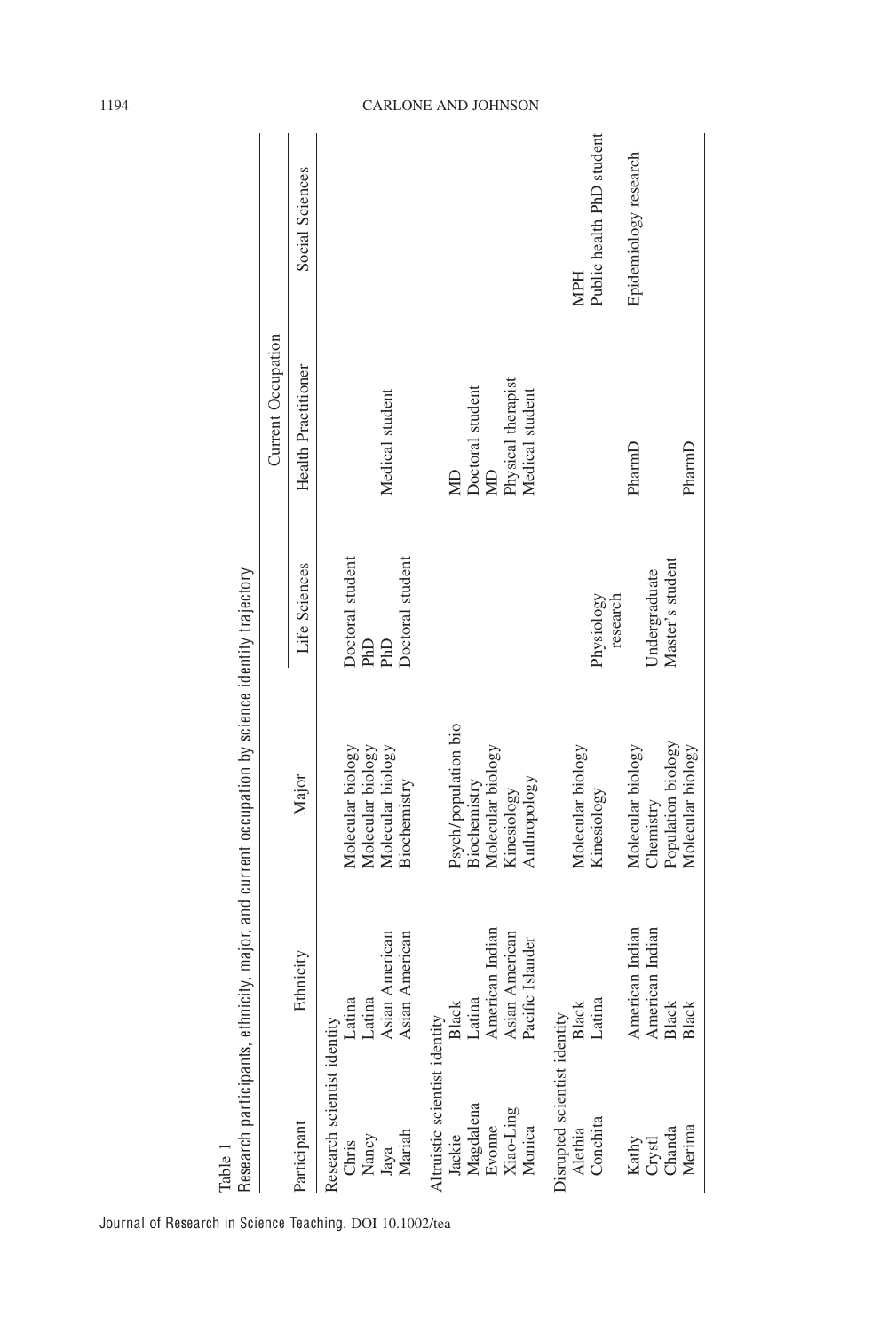informants an opportunity to judge her trustworthiness and build a rapport with her before agreeing to participate in the study. To protect informants from conflicts of interest or coercion, she interviewed only women who had already completed her course, gave them the opportunity make corrections and deletions to interview transcripts, invited their comments on all writing that grew out of the study, and invited them to public presentations of all findings. Twelve women were juniors or seniors at the time of the initial interviews; three more were interviewed at the end of their sophomore year. Thirteen of the women graduated with science majors; one graduated in another field but with extensive upper-level coursework in science; and one had not yet graduated during the writing of this manuscript. All 14 graduates pursued advanced degrees in sciencerelated fields and are currently pursuing science-related careers.

This study draws on data collected via ethnographic interviews that took place in 1999 and 2000 and follow-up e-mail interviews in Winter 2005–6. Initial interview questions centered on the women's experiences as science majors in a predominantly white setting. They included whether students wanted to persist in science and why, whether they felt they had been successful science students, and their perceptions about how their ethnicity shaped their experiences. Most interviews took about 1 hour; actual times ranged from 40 minutes to 2 hours. The university's office of institutional research supplied students' predicted first-year and graduation grade point averages (GPAs).

We are currently in contact with 13 of the informants, and have been in contact with 1 more within the past 2 years. In November 2005, we e-mailed the 13 women, asking about their current career status. All 13 responded. We e-mailed each of them at least once more, asking focused interview questions (Spradley, 1980) to clarify their earlier e-mail responses. These questions ranged from the specific (asking particular informants why they chose, for instance, to pursue graduate school—information beyond the scope of the original interviews which took place while they were undergraduates) to the theoretical (asking participants to comment on our developing theoretical insights). In February 2006, we sent 13 informants an earlier draft of this article. Seven responded. Five responses were entirely positive; two included suggestions for improving the article, which we incorporated.

## Data Analysis

We analyzed data by using Spradley's (1980) method of semantic structure analysis. First, using our science identity model as a guide, we searched for the patterns in the data, developing categories of cultural meaning, or domains. Each domain consisted of a cover term (the name of the domain; for instance, ''recognition by meaningful scientific others''), a list of included terms (the examples we found which fit into the cover term; for instance, ''receiving an assistantship,'' ''being put on the spot during office hours'') and a semantic relationship (which described the relationship between the included terms and the cover term; for instance, ''is a kind of'').

Next, we used a taxonomic analysis, which involved looking for relationships among included terms and, once individual domains were organized, among domains. This involved looking primarily at domains associated with competence, performance, and recognition and with students' cultural, ethnic, and gender identities. Taxonomic analysis allowed us to resolve the participants' experiences into three main categories: those who formed research scientist identities; those who formed alternative (but effective and satisfying) scientist identities; and those whose science identity formation was disrupted by others. Central domains for this analysis, for example, were ''recognition of self as scientist'' and ''science recognition by others.'' The latter domain was broken down into subdomains including ''recognition by meaningful scientific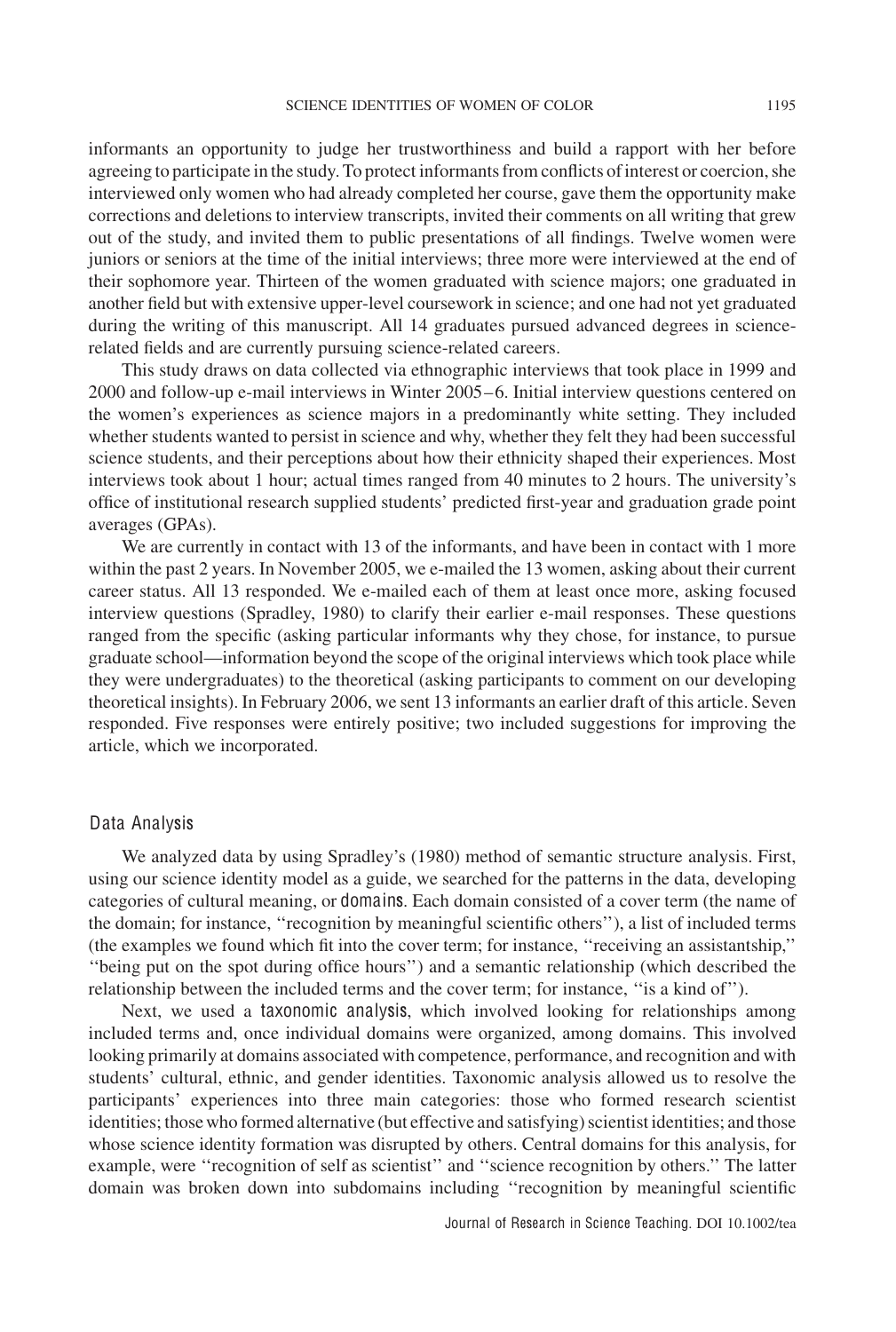others,'' ''recognition by others outside of science,'' and ''disrupted recognition.'' As the analysis progressed, we looked at all included terms under each of the major domains and categorized them into increasingly finer-grained categories. For instance, ''recognition by meaningful scientific others'' was subdivided into positive, neutral, and negative. See Appendixes A and B for sample domain and taxonomic analyses related to ''recognition.''

As our analysis progressed, it was clear that the ''recognition'' component of the model was the most helpful in making sense of the distinctive experiences and meanings for women in the different trajectories as well as the interactions between gender, race, ethnicity, and science identities. In foregrounding recognition, we note here that the use of interviews as our primary data source meant that we relied on the women's reports of positive or negative recognition and our member-checking strategies. We did not directly observe the incidents we describe in what follows; in fact, some of them were quite intimate, occurring between students and professors in the privacy of offices and labs. The ''meaningful others,'' whom our informants believed had failed to recognize them, might interpret the events quite differently. For the purposes of our analysis, we assumed that if a student felt negatively recognized, it was irrelevant to her science identity development whether an outside observer would have agreed on her interpretation or whether or not a negative recognition was intended. Our interpretations of the data were guided by our commitments to interpretivistic and critical research paradigms. Our privileging of the women's meanings stems from interpretivism, which implies that the primary goal of research is to understand the participants' realities (Crotty, 1998; LeCompte & Shensul, 1999). At the same time, our critical research lens meant that we also took seriously the influences of social structures like race and gender in structuring the women's experiences, meanings, and identities.

Once we identified initial domains, we conducted various componential analyses, which involved selecting the domains of greatest relevance to our emerging assertions (Erickson, 1986) (i.e., those dealing with recognition) and examining their included terms to determine their relevance for women in different groups. For example, we examined the ways ''recognition by others'' was similar and different for women in different groups. These analyses allowed us to explain the different science identity trajectories that, after a process of validation, became our major findings.

Both of us are white women. Because we both have undergraduate degrees in science (A.J. in physics, H.B.C. in biology), we came to this study with a degree of familiarity with the setting. However, our experiences as white women allowed us only very partial insight into our informants' experiences. Because of this, we were particularly rigorous in our validation procedures, which included triangulation and, most importantly, member checking. We placed more trust in findings that emerged from several different data sources (formal interviews, e-mail interviews, participants' current occupation). For instance, as we describe in what follows, we had already tentatively grouped students into identity categories when we discovered that all women in the research scientist identity category were pursuing PhDs in science research, whereas none of the other women in the study were doing so; this provided strong support for our groupings.

## Results

Our initial science identity model included three components of science identity: competence; performance; and recognition. When we examined GPAs, we found no robust patterns regarding the competence across groups. The women in the research scientist identity group had the highest mean GPAs at graduation (3.53); the women in the altruistic group were next in GPAs (3.30); and the women in the disrupted group were lowest (3.10). However, there was wide variation within each group, and all these averages compare favorably with the college-wide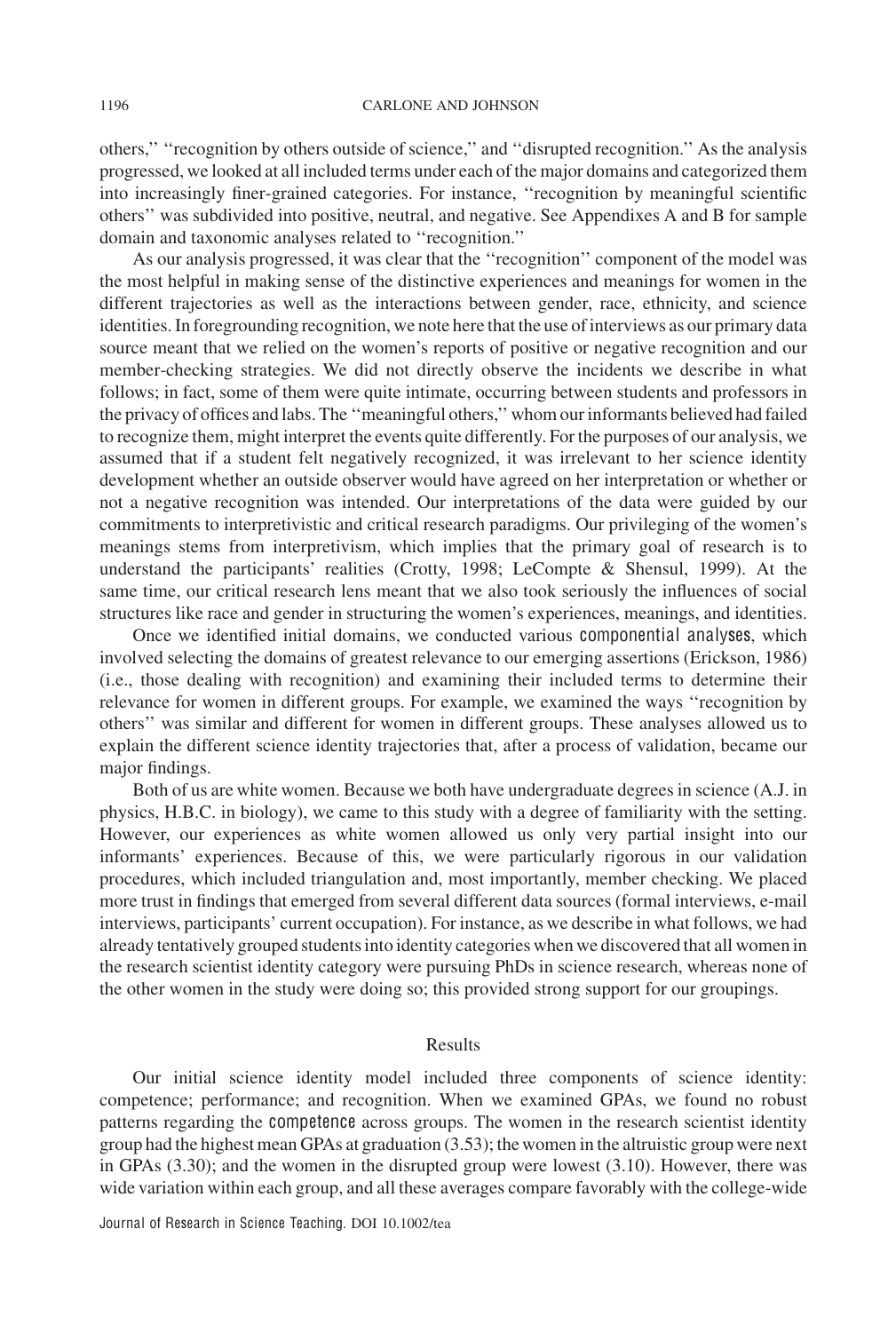average of all the students who matriculated between 1995 and 1998 and graduated in science (3.12), and the average of students of color in this group (3.02).

Because this study draws on interview data rather than observation data, we cannot draw any conclusions about the women's public performances of scientific practices. Thus, this study foregrounds recognition (of self and by others) as a key component of science identity development for women of color because we found that this dimension of the model most critically explained the differential experiences for women in the three identity groups—research, altruistic, and disrupted (see Appendix B). In addition, the recognition dimension of the science identity model made most visible the interactions between the women's science identity trajectories and their race, ethnicity, and gender. Our labels for different science identity groups highlight an identity as a path or a trajectory (Wenger, 1998). We do not want to imply that the trajectory has a fixed course or destination, but rather that it ''has a coherence through time that connects the past, the present, and the future'' (Wenger, 1998, p. 154).

All the women in the research scientist trajectory are currently working as research scientists; all have completed or are in the process of completing doctorates in research science; and among them they have five peer-reviewed publications and hold three patents. All the women whom we classified as altruistic scientists are health practitioners or are near completion of pre-professional programs, including three doctors, an audiologist and a physical therapist. The professional patterns for women in the disrupted trajectory are less clear. Although none of them entered a doctoral program in the sciences, three of them maintained, nonetheless, a strong orientation toward research. One works as a public health researcher; a second has just received her master's degree in public health but financed her education by working in a kinesiology lab (and has coauthored three peer-reviewed publications as a result), and a third became a pharmacist and is currently conducting epidemiology research. Three more are still in school, including one finishing her undergraduate degree in biochemistry, one who (as of March 2000) was in a master's program in the life sciences with hopes of pursuing medical school, and one who is a pharmacist. Our label of ''disrupted scientist identity'' represents the following unifying pattern: All women in this group expressed dissatisfaction about how they were positioned in science and felt their goals to become scientists and doctors were disrupted. Although they were able to persist in the face of these disruptions, their trajectories were rockier, more unstable, and less satisfying. That their current occupations have not fallen into the simple patterns of the women in the other two trajectories is consistent with their sense that their initial career goals to become doctors or research scientists were disrupted (see Table 1).

In the remainder of our discussion, we focus on each identity trajectory in more detail. In doing so, we make the argument that developing a satisfactory science identity hinges not only upon having competence and interest in science, but also, critically, upon recognition by others as someone with talent and potential in science. Our focus on women of color, those who have not been recognized historically as ''science people,'' brings into relief the importance and problematic nature of recognition by others in cultivating satisfying science identities.

## Research Scientist Identities

Recognition of self as scientist. Nearly every woman in the study recognized herself as a ''science person'' to some degree or another. They expressed enthusiasm for science's practices, subject matter, or career possibilities. The women in the research scientist trajectory, however, were particularly focused on prototypical aspects of science. They saw science as an exciting way of knowing, expressed the importance of science for science's sake, and conveyed an interest in studying the natural world. Nancy said about her experiences working in a research lab: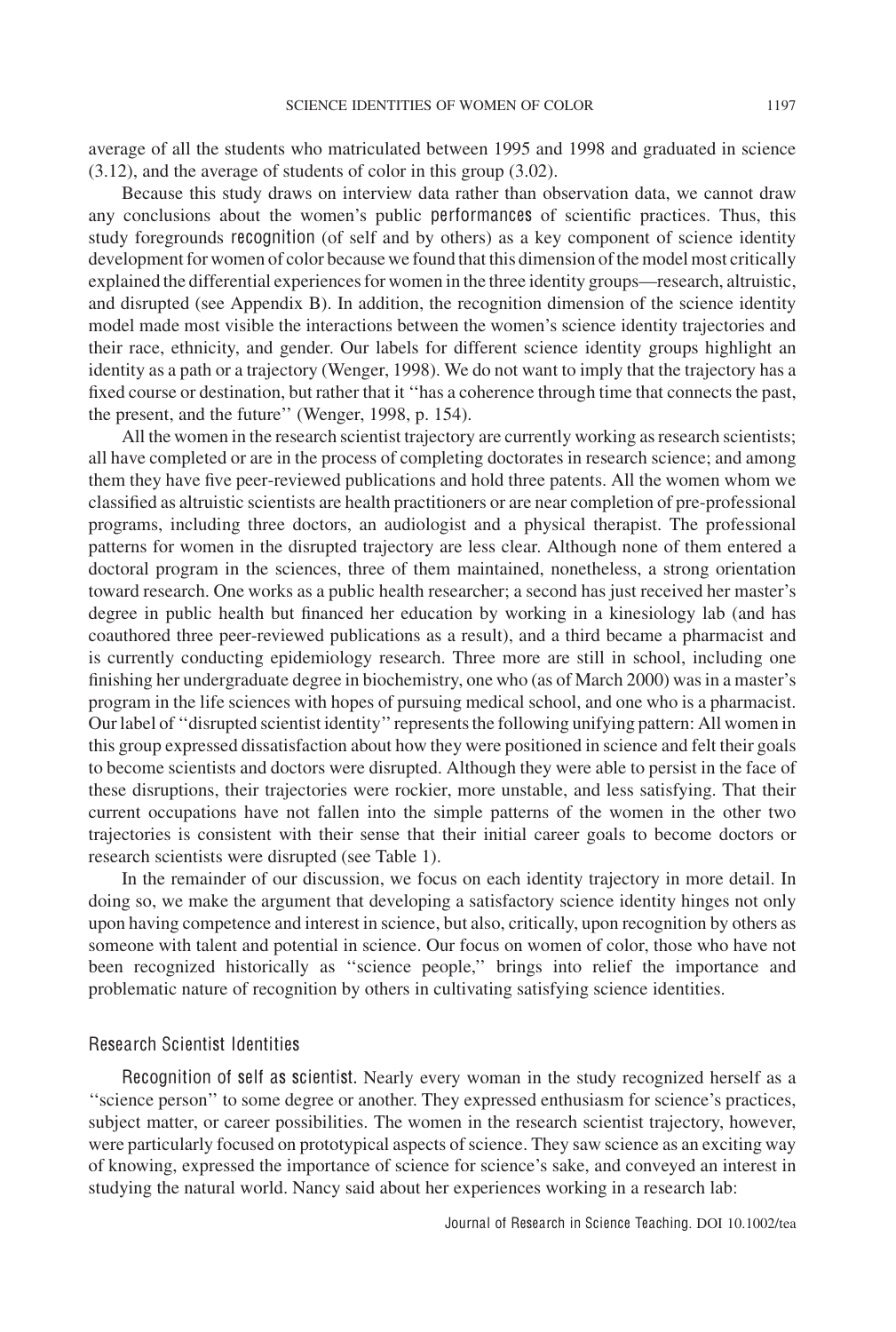I like working in the lab because I get to go in there and I get to do all this stuff that you have no idea what you're doing—because you work with things that you can't see, right? And so you do a lot of stuff, . . .you don't know if it's going to work or whatever, and then you find out that it works, and you're just kind of like ''Wow, I did that, and it worked! And now I know that this species is not related to this species. . .'' It was just all this work on trying to find out [using DNA sequencing] if some species were related, and how closely they were related. It was just learning—learning about things that you can see by using things that you can't see. (Interview, 13 August 1999)

Later in the same interview, Nancy was asked what she wanted to do next, and she said:

After I graduate, I want to come back and do a doctorate, probably in genetics, some kind of genetics. And then I want to do research. Because I just find it fascinating! You're always learning! That's what I like—I like learning. (Interview, 13 August 1999)

Chris talked about the pleasure she derived from employing the logical processes of science:

I like the fact that I get to think about a lot of things at once, and try and figure out what's going on and stuff like that. Whenever you set up reactions, you have to think about all the factors that are happening at once, and try and figure out which ones you're going to change and which ones you'll leave the same, and I like to do that kind of stuff, set up experiments and figure out what's wrong. (Interview, 27 August 1999)

Each woman in this group described herself as a ''science person'' or ''scientist,'' highlighting the ways she saw her interests and ways of thinking connected with science. For example, Jaya echoed Nancy's emphasis on the value of evidence and Chris's pleasure in science's intellectual processes, presenting this as a way of thinking that made her more of a ''scientist'':

I guess I'm more of a scientist. I like the whole intellectual aspect of it. I really like to think that way. Many things, like psychology and religious studies and things like that, you don't have physical evidence of some things, and I like to have the evidence in front of me. I guess that's what makes me a scientist, in a way. (Interview, 2 September 1999)

Finally, each woman aligned herself with a research scientist identity by pursuing work in a research laboratory early on in her undergraduate career. Chris and Nancy sought out paid positions in research labs, Jaya and Mariah received research fellowships and funding, and, as juniors and seniors, Mariah and Chris served as teaching assistants and tutors. This behavior implies different ''modes of belonging'' (Wenger, 1998) than other participants in the study. Wenger (1998) outlined three modes of belonging (engagement, imagination, and alignment) as important sources for identity formation. These women created a meaning of their undergraduate science experiences that was distinct from the women in other groups. Their engagement in the laboratory at an early stage of their undergraduate careers allowed for greater opportunities to create shared histories of engagement with other, more senior members of the field. In addition, although their initial reasons for choosing to work in a lab may have centered on building their resumés, with increased engagement as lab assistants, they began to imagine themselves fitting into this community of practice. Imagination involves ''the creative process of producing new 'images' and of generating new relations through time and space that become constitutive of the self'' (Wenger, 1998, p. 177). The women's choice to continue working in the lab throughout their undergraduate careers was a way of aligning their actions and energies with others further along the research scientist trajectory. Mariah, for instance, said ''I saw my research as a 'practice run'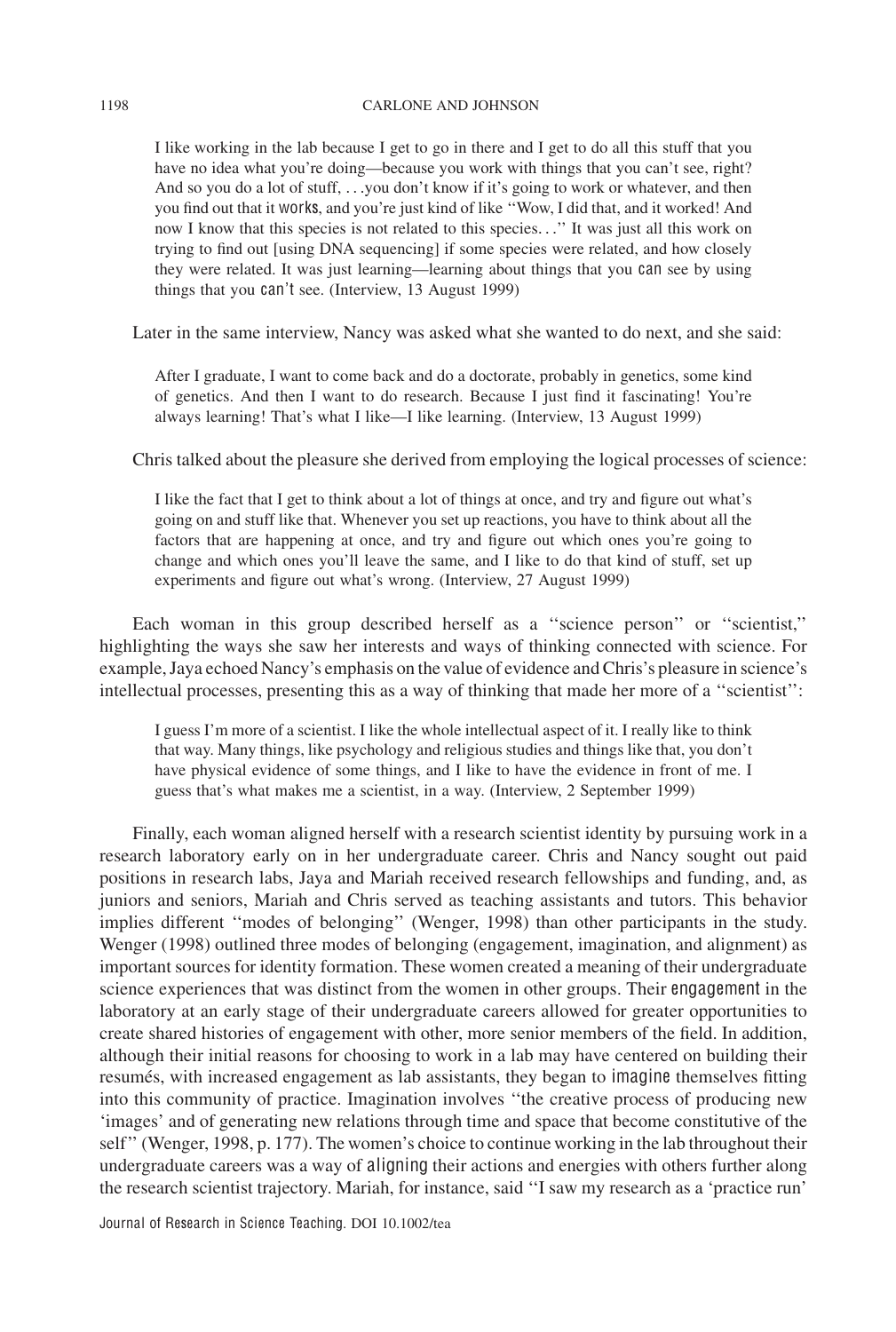for my future career'' (e-mail, 8 March 2006). For the women with research scientist identities, lab work was an apprenticeship for their future professional selves.

However, access to the research scientist identity would not have been possible without the recognition from meaningful others within their major departments. The ''recognition of self as scientist" was strongly influenced by recognition by meaningful scientific others.

Recognition by others. Every woman in this category received consistent and repeated recognition from established members of the scientific community, or ''oldtimers,'' in Lave and Wenger's (1991) terms. Jaya was awarded four summer research fellowships, both Chris and Nancy were included as authors on published papers, and Mariah presented her research at several undergraduate research forums. This recognition by others led to their own stronger identification with research science. As Mariah put it, reflecting on her undergraduate career:

I think what gave me my sense of success wasn't the tangible receiving of awards, but rather that professors would say, wow, she's really a top student, I think it's worthwhile to be a mentor to her, or I value her opinion and ideas enough to hire her for this job, etc. Or at least they gave the feeling that I was something special. (e-mail, 18 November 2005)

This recognition did not happen just once; it happened repeatedly. Furthermore, this external recognition shaped their own self recognition as scientists. Chris, for example, worked in three different research labs as an undergraduate. Each of the labs focused on environmental biology. Because Chris majored in molecular biology, she became recognized in her labs as the molecular specialist, the person in the lab who spent time looking through a microscope and studying DNA. A publication on which she was third author grew out of this role and, along with it, a sense of self as a content/research specialist in what was becoming ''her'' field.

#### Altruistic Scientist Identities

Although the women in the research scientist trajectory recognized themselves and were recognized by others as ''science people'' in prototypical terms, the women in the altruistic scientist trajectory created their own definition of science, redefined whose recognition mattered to them, and, in some cases, redefined what it meant to be a woman of color in science. In short, they engaged in successful cultural productions. We argue that these cultural productions enabled the development of strong, and redefined, science identities.

Redefining recognition ofself asscientist. The women in this group redefined what they meant by science. They saw scientific knowledge and skills as deeply tied to their altruistic values. When asked why they majored in science, all five gave answers that incorporated two aspects: (1) an interest in humanity, including both human behavior and human physiology; and (2) altruistic career goals that necessitated scientific competence. Their reasons for pursuing science, then, were less about science itself and more about science as a vehicle for altruistic ambitions. This cultural production of science allowed them to have a place in science and to view themselves as science people, albeit different kinds of science people than implied by those in the research scientist identity group.

Although women in all the groups expressed altruistic values and saw science as a way to express those values, the women in this group saw themselves using science in direct service of humanity. Three of the women in this group are now conducting research that can improve people's lives, including ways of minimizing organ transplant rejection and pharmaceutical research. The women in this group wanted to ''give back to others,'' as Jackie put it, in more immediate, personal ways. Altruism was their primary reason for pursuing science.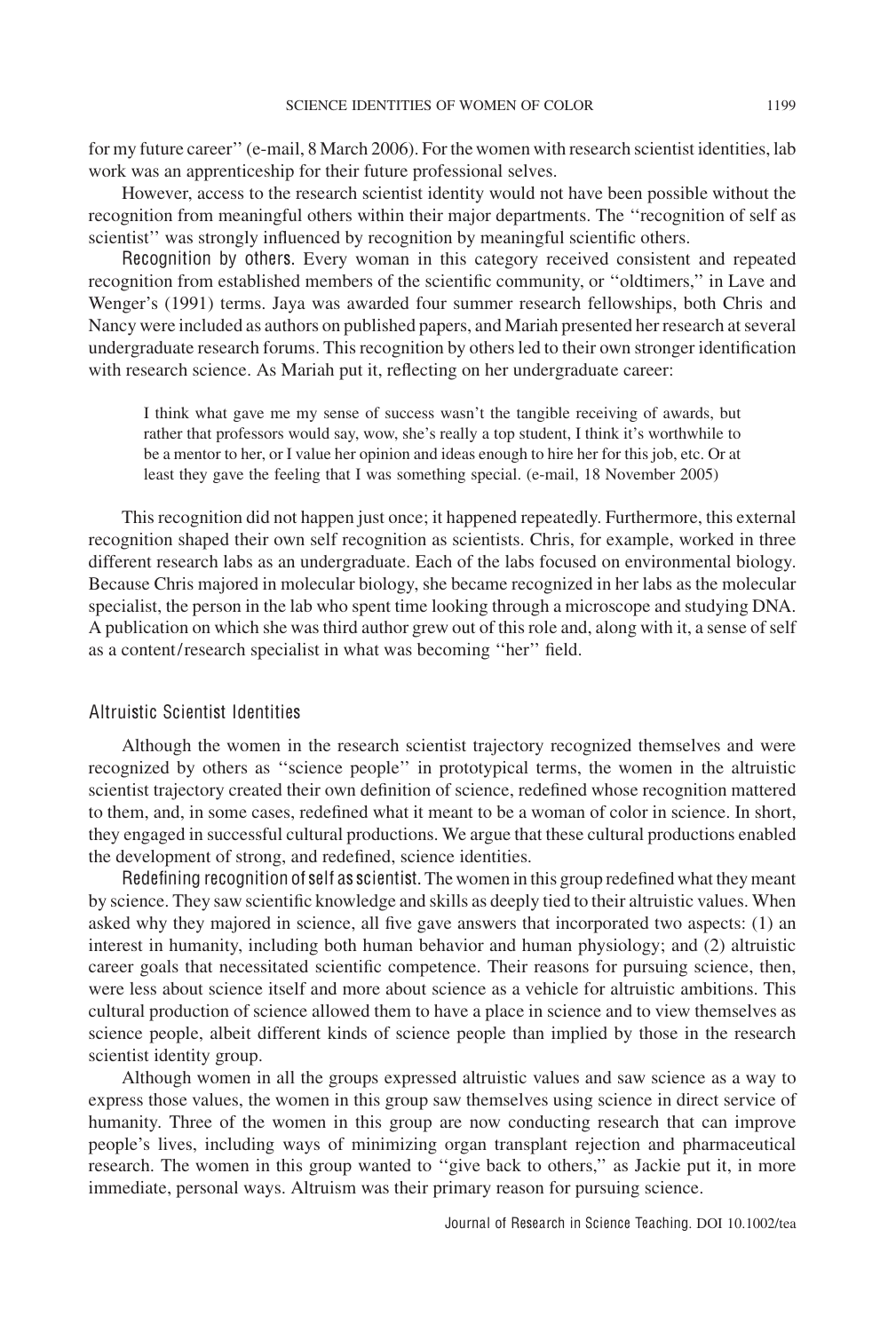#### 1200 CARLONE AND JOHNSON

Jackie's quote below is typical; it illustrates these themes of personal experiences, altruism, and an interest in science only as it relates to humanity. She said:

I carry the trait for sickle cell anemia. . . [W]hen they first started telling me about that and I learned about it, I thought it was like the most interesting thing ever—I don't really care for chemistry too much, don't care for physics [laughs, as her interviewer was her physics instructor], but biology, for some reason, I just really have always liked it. I've had a lot of people go through different aspects of needing medical help, and I think it's just a way for me to make a place in the world where I feel like I'm making a difference for other people, which is important for me. I feel like, even though I've had a lot of hard times, I've been given so much, and I've been so lucky to have so many wonderful people—I would say that I've been blessed a lot of the time, for all the hardships and all that, and by being a doctor, it's my way of giving something back to others. (Interview, 9 September 1999)

Xiao-Ling's quote demonstrates the same themes of personal experiences, altruism, and science as it relates to humanity:

I chose kinesiology because I knew I needed to do some kind of science, and it would help with the pre-req's for med school. But I didn't want to do detailed molecular biology, and environmental was pretty much plants and animals, so. . .I really wanted to work with human beings, and I really liked the course load of kines[iology], where—it was one of the only majors that required human anatomy and human physiology, and they also included psychology. It's like the body and mind as a whole, and I liked that more than looking into a microscope. [Angela: Why do you want to go on to med school?] I just want to heal people. I don't like to see people in pain, and I really don't like to—I want to fix them up. So, I thought med school would be the logical path to take. (Interview, 30 August 1999)

All of the women in this group planned to become doctors. Their expressed motives were to serve people rather than to gain status or make money. Magdalena, as we discuss in what follows, wanted to become a medical missionary. Jackie, after saying that she saw medicine as a way to give back, ended with, ''It was doctor or teacher''—a choice that certainly suggests she was not in it just for the money. Similarly, Monica talked about ''not just being a doctor. Like [being a] teacher, [or a] counselor'' (Interview, Spring 2000). Because these women saw majoring in science as a fundamental aspect of their commitment to serving others, their recognition of self as scientist did not hinge on recognition by meaningful scientific others. Thus, their meaning of science may have been a resource for their persistence in science. This finding extends the work of Lewis and Collins (2001), who discussed an African American man whose ''perception of science resonates so well with his activism and idealism [that] he is better equipped to persist in a science career'' (p. 617).

Redefining meaningful others. These women, for the most part, did not receive, and did not necessarily pursue, the kind of recognition from established members of the scientific community that the women with research scientist identities did. Yet, this lack of recognition did not hinder their satisfaction and sense of belonging in their science majors, nor did it interfere with their career goals, because it was more important to them to receive recognition from meaningful others who shared their altruistic commitments or others whom their altruism would benefit. These women valued meaningful altruistic others more than meaningful scientific others.

Evonne talked eloquently about the people she turned to for recognition of her success in science: the members of her community and other people of color:

We have the pressure from our communities, so it's really hard for me to go home with bad grades. And that's the pressure people of color have, is we have to bring something back to our community that will be helpful. . .. And I come home and half the community knows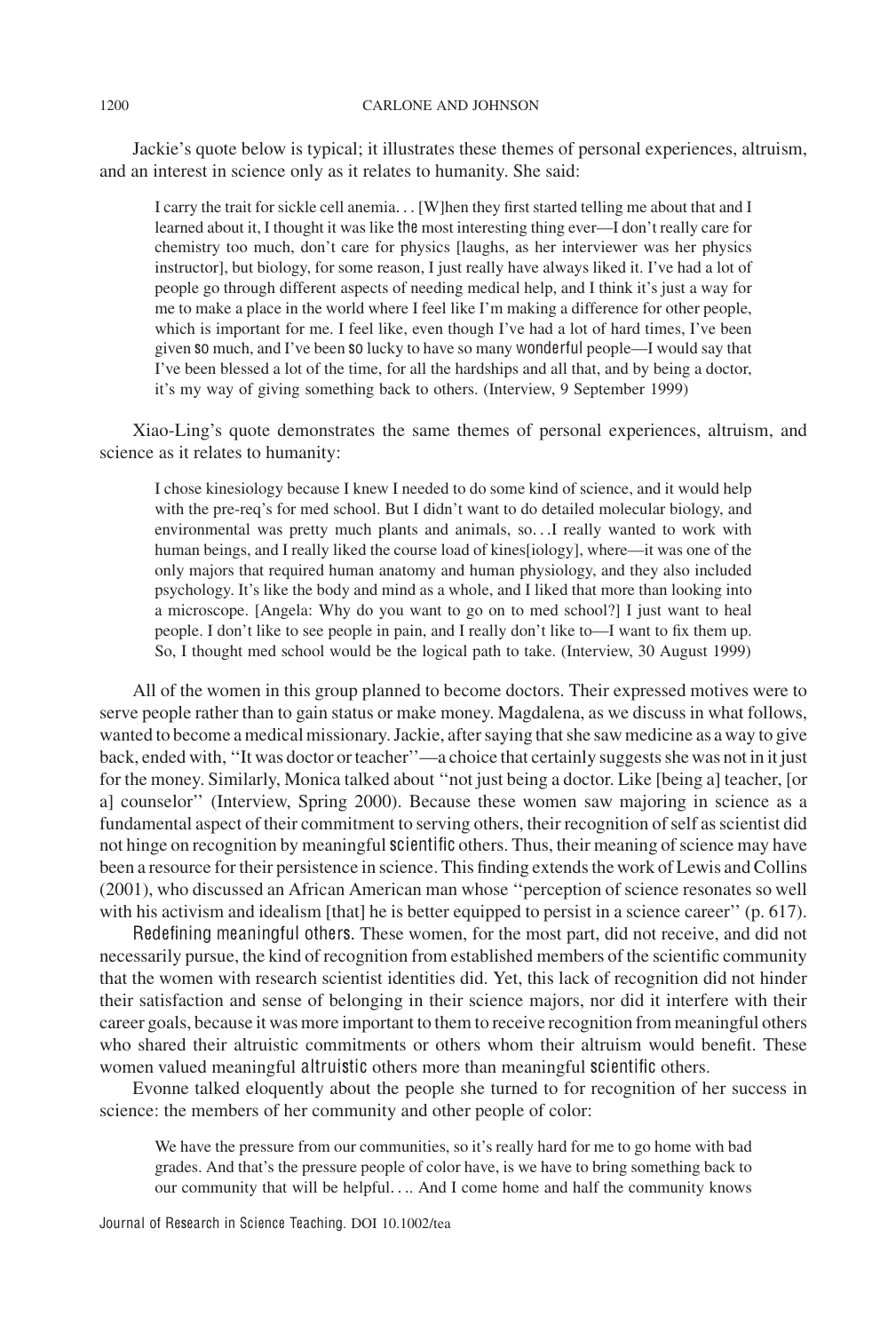what I've been up to. I'm like, "Where'd you hear that from? My mom?" And they're like, ''No. Someone else, your grandma, someone in the church.'' They're watching us. We have that pressure to do well. And that's good pressure. (Interview, 8 June 2000)

Evonne underscored that she was looking to the people of her home community for recognition instead of her science professors:

So I don't really have a feel for the science department. But working with other people, and being active with other communities of color, you learn about their struggles and this or that, and so when you apply both of them together—biology and working with people—I can see that medicine is one way to connect them all. (Interview, 8 June 2000)

Magdalena looked to her family for recognition of the importance of her science studies. She had already, with her in-laws, traveled to several impoverished locations to provide health care, and wanted to dedicate her life to a health profession as part of her missionary work. That kind of experience, she said, ''really changes you'' (interview, 1 November 1999). She was a deeply committed science student. For example, she considered taking ''only'' 24 credits to be a light load. But, she was committed because of this dream, not because of any intrinsic interest in science (which is not to say that she did not find science interesting). Because her deep religious beliefs shaped her professional goals and resulting commitment to humanity, science department values or expectations were almost incidental.

Evonne and Magdalena's cases are typical of women in the altruistic trajectory in that they were driven to pursue science because of their altruistic ambitions and were given fuel to persist in science by redefining whose recognition mattered to them. In doing so, the women in this trajectory had an alternative set of experiences and meanings to draw on as resources, enabling their construction of satisfying science identities.

Redefining what it means to be a woman of color in science. For two of the women in this group—a black woman and an American Indian woman—developing a satisfying science identity involved a further cultural production. They put forth innovative interpretations of how membership in a group regarded as historically low-performing in science helped them to succeed. Jackie explained the potential for her professors to see her as a black student or as a woman, and to see those characteristics as conflicting with her scientific competence:

I went up to go see my biology teacher and he's making us do all this stuff with statistics, and I took statistics like in 1996. Excel's so different now, everything's so different, and I can't remember what I took back then, and I'm just like, ''Ah! This sucks''! And so I went up to go talk to him, and I wondered, like, how someone might look at you and be like—I wonder if he's thinking, ''Ah, this poor girl,'' or, ''This stupid student,'' or, ''She doesn't know it,'' you know. How is he like perceiving me? (Interview, 9 September 1999)

Jackie's reflections arose from how the professor might respond upon looking at her—in other words, how his seeing her as a black woman might affect his interpretation of her difficulties. But, instead of feeling paralyzed and defined by historically oppressive meanings of being a black woman in science, Jackie reported that being of color was an advantage to her, making it easier to succeed in science. She was explicit in saying that the assumption that she would not be as academically successful as white students aided in her persistence:

Definitely the way the world reacts to me has a large influence, I would say, on me, and maybe like the types of things that I will do. But at the same time, maybe I don't feel like I'm so confined—like this is going to sound really contradictory, but in a way, I'm confined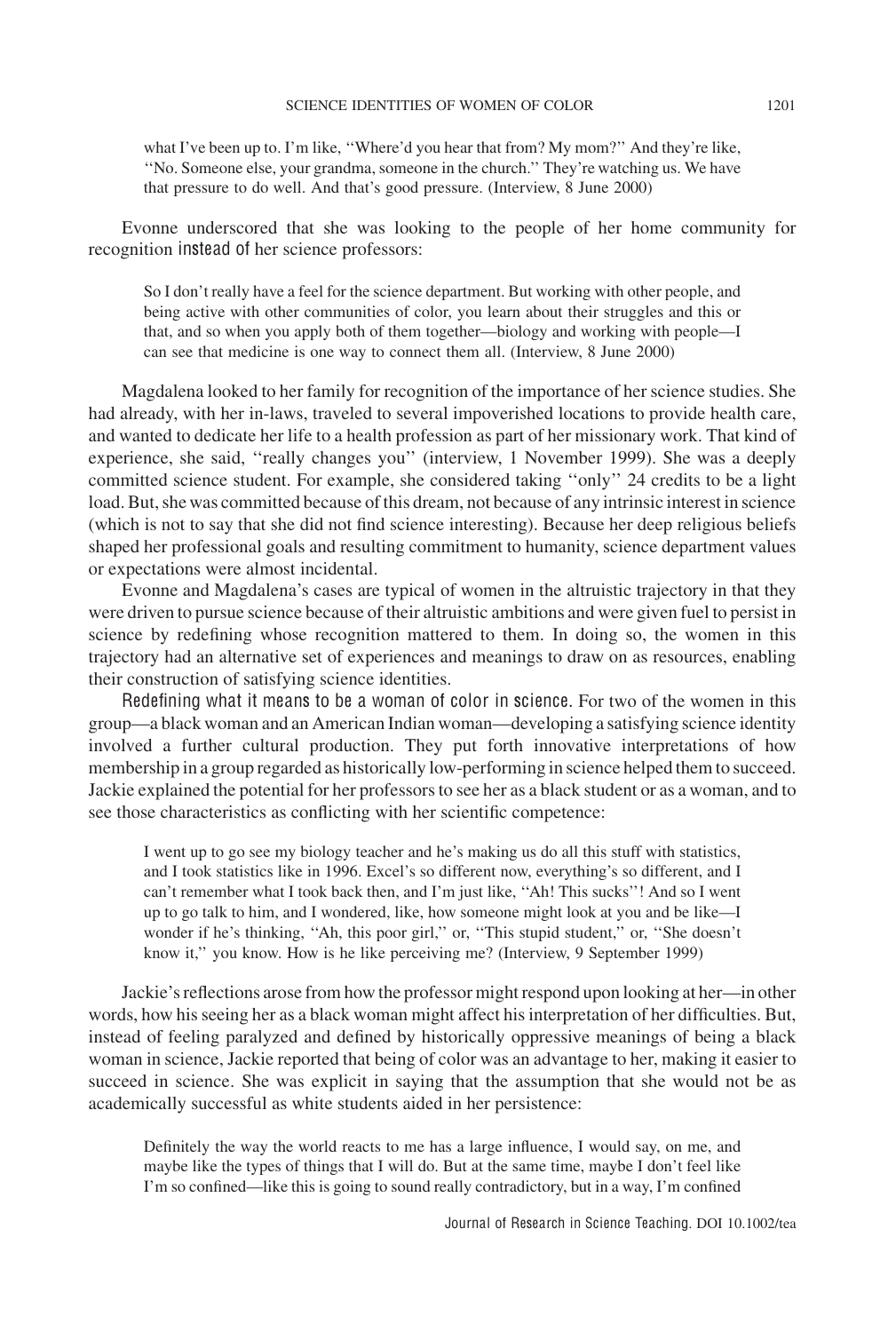#### 1202 CARLONE AND JOHNSON

by the labels of being black and being a woman, but in a way I'm also freed by being black and being a woman, because—I mean, I'm not the normal, so therefore just because I'm not the normal, I can deviate from the normal easier than someone who is exactly what normal is supposed to be, if that makes sense. (Interview, 9 September 1999)

Evonne reported similar advantages to being a woman of color in science. She saw being American Indian as raising her own performance and that of her white classmates; she believed that this happened because her success defied racist expectations:

Science-wise, I'm not expected to know what I know. And so I went and talked to the physics professor about a 70 I got on an exam, and the previous time I'd gotten a 100. I told him, "I don't know how I could go from a good grade to a 70." He was like, "What was your grade?'' I was like, ''I had a 100.'' His face dropped. He looked at me like that never happened before. And so I'm not expected to know that. So in a sense, if I do really well in science, people look up to me—like, ''She's smart'' type of thing. And so it's easier both ways. It's a lot easier for them [white students], too. Because [as things stand now, with few academically successful people of color in their classes] they don't have competition. Like they compete against themselves. White people. But when they see a colored person doing really well, they have to beat that [laughs]. That's the way I see it. It's like we're the ones pushing everyone to do better. . .. So that in a sense, we have it easier, because we don't have the pressure on us. (Interview, 8 June 2000)

In the next section, we discuss examples of this phenomenon of negative recognition. These are cases where the women were recognized not as competent science students but as women of color incapable of learning and doing science, that is, as members of a stigmatized group. Jackie and Evonne, however, were able to blunt the effects of negative recognition by a dual cultural production: redefining whose opinion about their success mattered to them and redefining the implications of negative recognition. Their doing so points to the way individuals can maneuver within and change culture. It also points to a failure in the culture of science if dark-skinned or culturally different individuals must be able to engage in sophisticated levels of cultural production to find a peaceful niche for themselves within science.

## Disrupted Scientist Identities

Women in this final group reported disruptions in their pursuit of a science identity. When we describe their identities as disrupted, we do not mean that they could not form science identities, but rather that, when they talked about themselves as science students, they focused on experiences where they felt overlooked, neglected, or discriminated against by meaningful others within science. They told us about instances where they felt that established members of their science departments recognized them not as science people but, instead, as representatives of stigmatized groups. They perceived that their behaviors, or even just their appearance, triggered racial, ethnic or gender recognitions that overwhelmed their chances of being recognized as good science students.

There are six women in this category, including all of the black and American Indian women in the study except Evonne and Jackie, whose cultural productions are have been discussed. Three are black, two are American Indian, and one is Latina. Of the five whose whereabouts are known, all are still pursuing science-related careers. Two are pharmacists, two have completed master's degrees in public health (one of whom is now pursuing a doctorate), and one is completing an undergraduate degree in science. The disrupted recognitions we describe in what follows did not derail them from science. Nonetheless, their perceptions of negative recognition and of feeling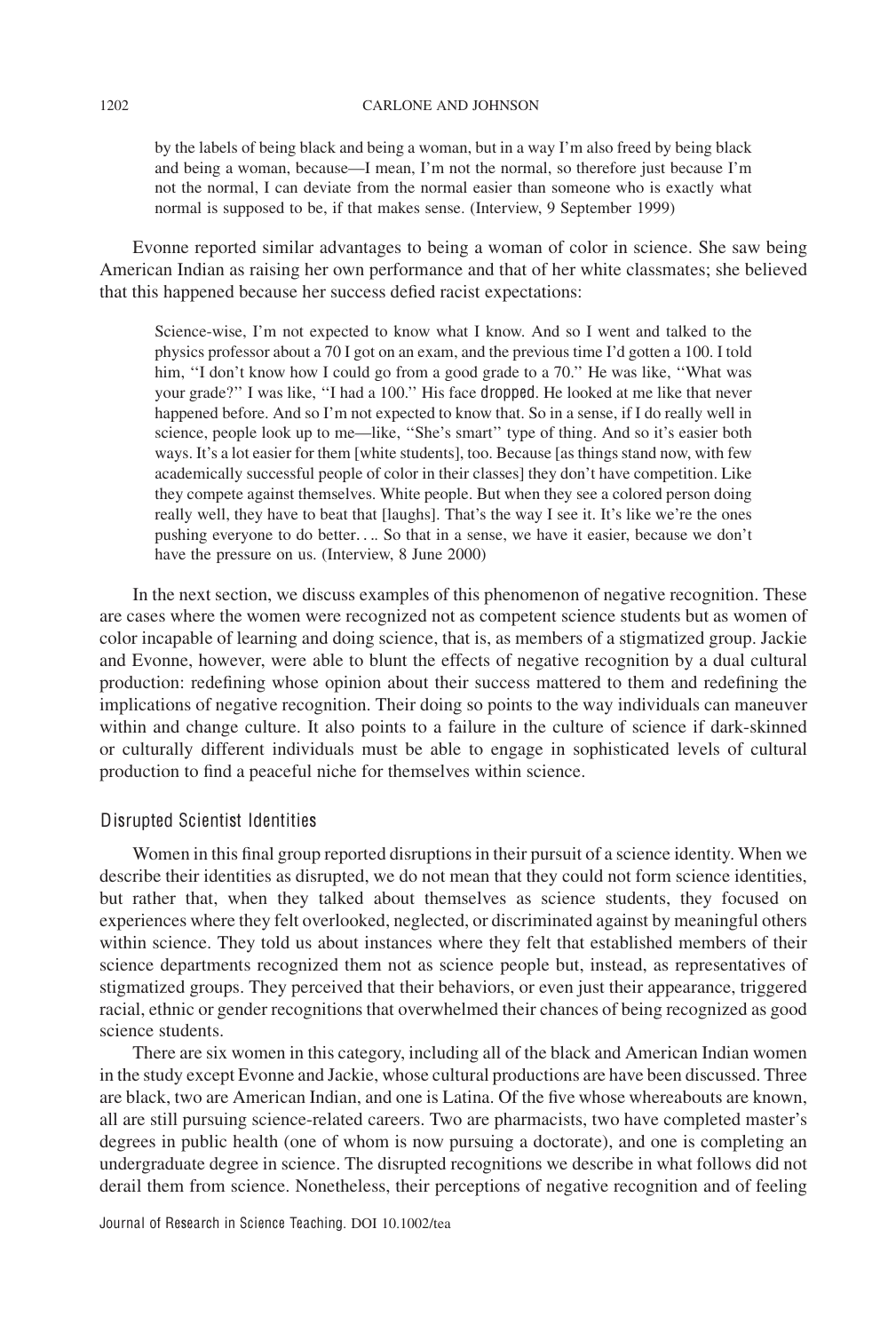invisible were significant aspects of their undergraduate science studies, aspects which some of them still dwell on with bitterness.

Recognition of self as scientist. These women's recognitions of themselves as scientists, especially early on in their undergraduate careers, align with the research scientist identity group (e.g., love of science as a way of knowing, inherent interest in research) and/or the altruistic scientist identity group (e.g., all considered medical school at some point during their high school or college careers). For example, Kathy talks about her interest in molecular biology in ways that align with the ways the women in the research scientist group talked about science:

I like biology, I like learning about cells, the body, the mechanisms of cells, and cell signaling, all that stuff. I thought it was the coolest thing. Because to me, everything comes down to a cell. . .I just like biology. I couldn't see myself doing anything but biology. (Interview, 6 October 1999)

Like the women in the research scientist trajectory, Crystl related her choice to major in science to their preference for theorizing from evidence:

Just give me the facts. You need that proof, you just need physical something—because I can't just be taking something as fact [when people say] ''We really don't have any concrete evidence as to why this is the way it is, this is how we think it might happen, or might have happened.'' (Interview, 6 October 1999)

Although they began their undergraduate careers with interest in and affiliation with science, over time, the women in this category felt more and more disconnected from science. Of all the participants in this study, Alethia reported the most disillusionment and anger about her science experiences; she spoke repeatedly about a feeling of disconnection. For example:

It sort of seems like the other white students in the class were the over-achievers, the type who challenge the professor, who work in the lab. [Professors] seem to, not welcome them as their peer, but their soon-to-be peer. With other students of color, it's kind of like, I get the feeling I do when I walk through somebody's house with shoes on. Like I'm in somebody else's home and I'm improperly walking, when I'm in science. (Interview, August 1999)

Conchita, Chanda, Merima, and Kathy reported similar feelings of alienation and invisibility. Kathy said that her first big introductory science classes reminded her of going to a play or movie rather than any sort of meaningful learning experience. Chanda, as a senior, believed she would have received better grades and would have gotten into medical school had she attended a historically black college. While women in every trajectory reported some negative experiences in science, all the women in this trajectory described experiences where they could have been, and wanted to be, recognized as research science students, but did not feel this occurred.

Disrupted recognition. The women in this group sought recognition from meaningful scientific others in the same ways the women in the research scientist trajectory did; some worked as members of a research lab and almost all tried to interact with their professors and graduate student instructors. Yet in these encounters with meaningful scientific others, they sometimes perceived that recognition of their gender, race, or ethnicity got in the way of professors recognizing their science abilities.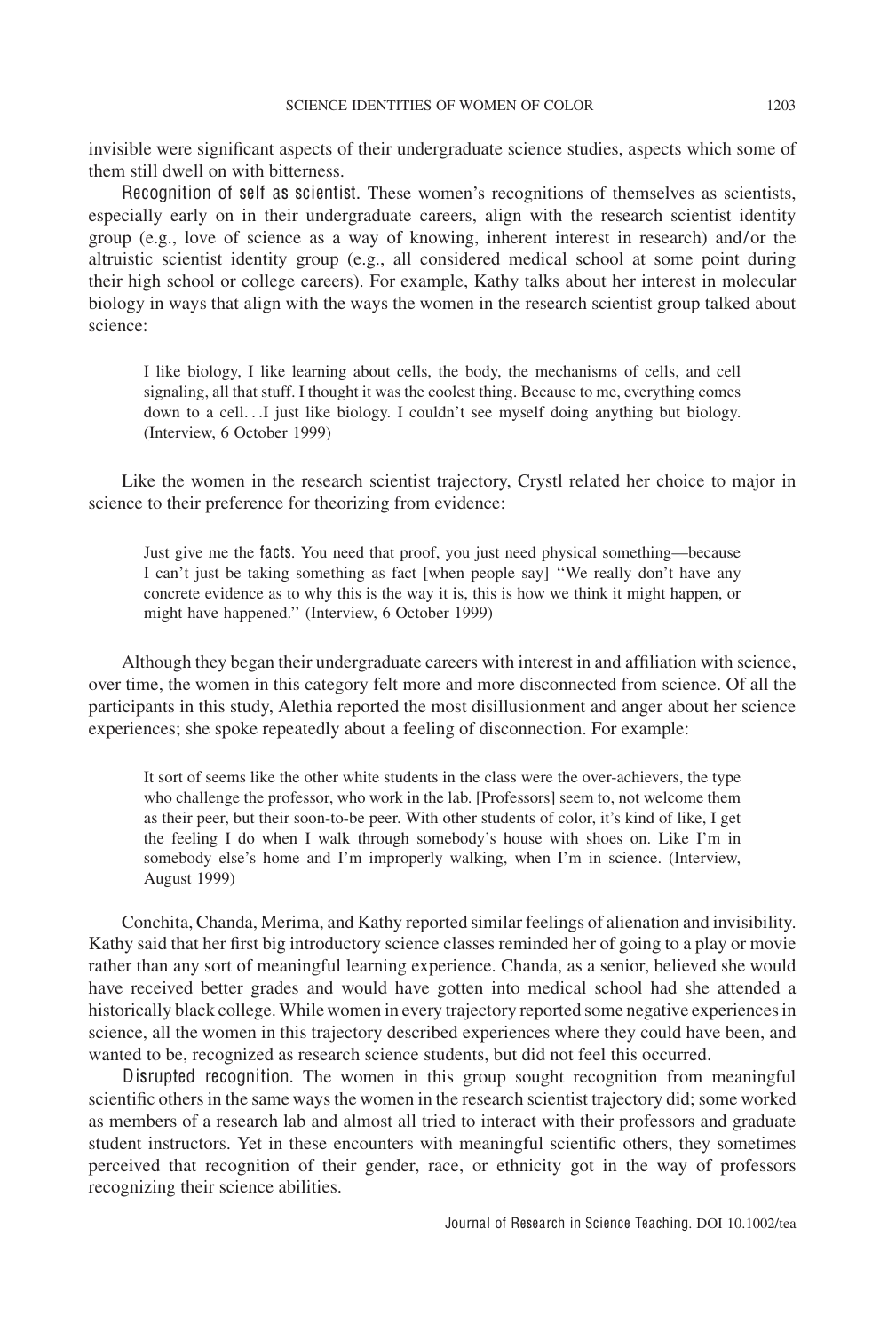#### 1204 CARLONE AND JOHNSON

Gendered failures of recognition. Two of our examples involve black women who mentioned gendered encounters with established members of science departments as particularly frustrating, off-putting, and fueling a sense of disconnection in science. The first story is Alethia's account of working in a research lab as an undergraduate. For her work, she had to kill mice, a task she found unpleasant:

I remember (a graduate student who worked in the lab) who. . .would be like, ''Why don't you just kill them? Just do it.'' And I always felt like I wasn't living up to these standards because I couldn't kill these mice. But then later I would be like, ''Why can't they just understand that it's difficult?'' I mean, this is not something normal people can do, just walk in and take a mouse out with their bare hands. (Interview, August, 1999)

When Alethia read an earlier draft of this account, she made the following addendum:

When I started telling Derartu [a science colleague] about how we killed mice—I guess she did it before too—she's all, ''With chloroform?'' I guess she would put the mice in a bowl with a paper towel on top—spray the towel with chloroform—and they suffocated. But NO! We had to put a sharpie behind their neck, pull their tail and break their neck!! . . . I have a snake, so you think I would be immune to seeing frequent mouse death, point being, there is a humane way, sorta, to do this, but they tripped on me like this shit was normal, and I was the freak for having problems with it. (e-mail, Spring 2000)

Eventually, when Alethia was having difficulty getting her assigned procedures to work right, her supervisor came in to help her out, was unable to get them to work either, and then fired her over e-mail. Alethia interpreted her difficulties by saying that her trepidation about killing mice ''resonate[d] with stereotypes of squeamish, timid, ''pretty'' girls who don't want to get dirty; and who are therefore ''incompatible'' with the 'get in and get your hands dirty' kind of mentality that is valued in a lab setting'' (e-mail, 22 March 2007). Alethia's interpretation makes this story an example of the more subtle ways that gendered factors can prevent women being recognized as scientists. Alethia did not experience overt sexism; in fact, the person who fired her was another woman. Rather, she did not conform to one of the cultural norms of her workplace—a willingness to kill mice without emotion. Because emotionlessness is strongly associated with masculinity (Aristotle, 1962; Bem, 1993), when she failed to conform to this norm, she felt established members of the lab were judging her for failing to be masculine enough. This interpretation is supported by Alethia's academic performance; she had one of the highest GPAs of all the women in the study and was very successful in other lab settings, and yet in this situation was summarily fired as a lab assistant. Although she had the necessary competence and performance skills, she perceived that her colleagues failed to recognize them, focusing instead on how she did not fit into the cultural norms of the lab, norms aligned with masculine practices. Thus, this experience of working in the lab, the same experience that formed the basis for a successful research scientist identity for students like Nancy and Chris, disrupted Alethia's development of a satisfying science identity and fueled her sense of alienation. We note here that we are not attributing this experience to the fact that she is a woman, but rather, her failure to conform to masculine norms. A man with similar squeamishness may have been experienced similar, or even worse, difficulties.

Merima, another woman with an outstanding GPA, told a similar story in which her substantial science talents were not recognized because her professor structured a meeting with her around masculine behavior norms. One day, after visiting one of her professors, she bitterly announced that out of the five professors she had studied with in her major, she had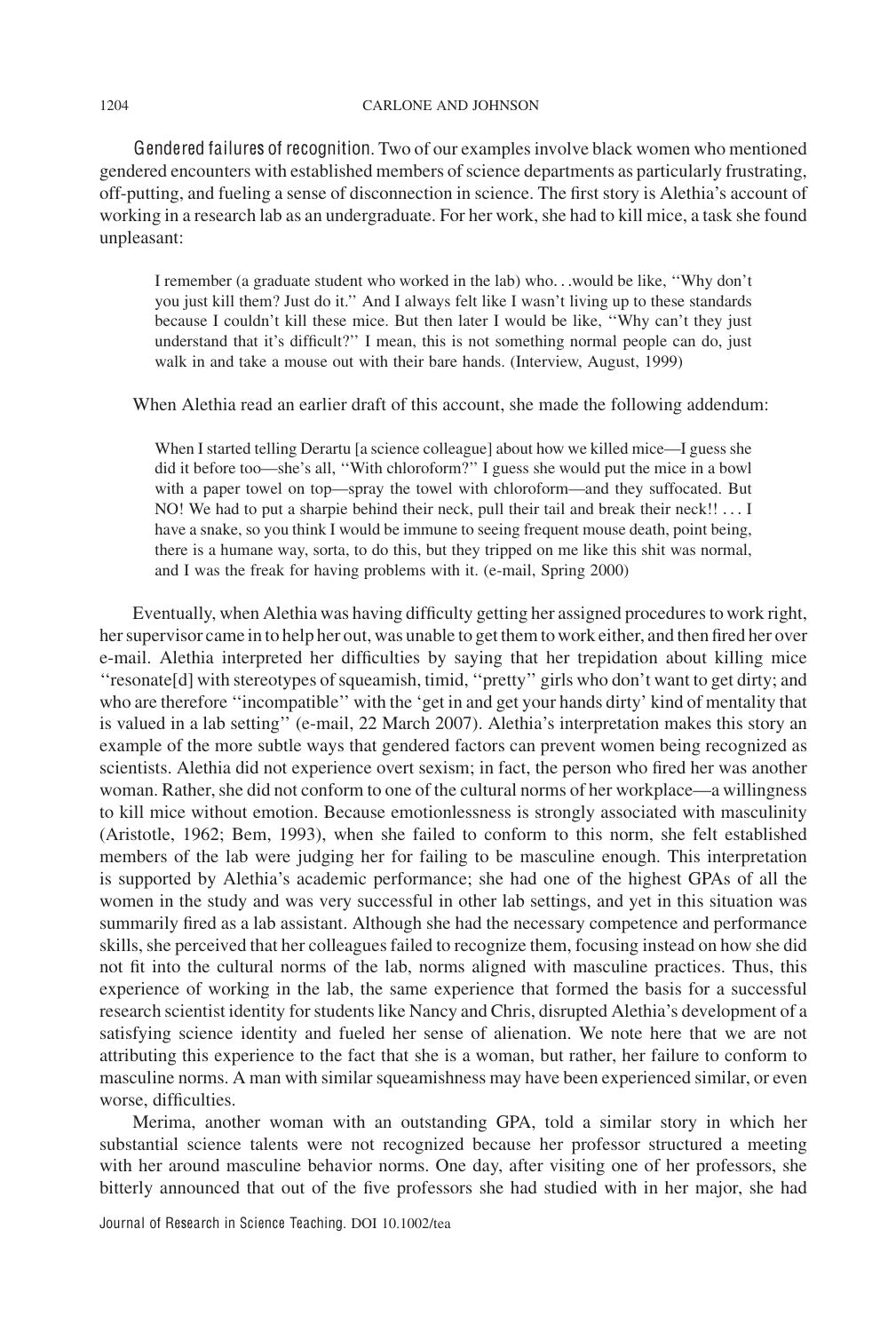had bad experiences with three of them. The conversation that ensued took place between Merima, Monica (from the altruistic scientist group), Chris (from the research scientist group) and Angela:

Merima: Whenever I go talk to molecular biology professors, they make me feel, I don't know—he's a nice teacher, but they make me feel stupid. [Chris & Monica: Uh-huh.] I couldn't even divide ten thousand by ten—I was so nervous. One time he said, ''Did you understand what I just said?'' I said ''Uh-huh,'' so he said, ''Repeat in your own words,'' and I couldn't. The hard thing is that for med school, they want you to have two science recommendations. This summer I'm going to work with somebody, but I don't know who else I could get a recommendation from. . .

Angela: What are they doing that makes you feel stupid?

Monica: They put you on the spot.

Merima: And they're not too friendly. If you don't know the answer, they just wait.

Chris: It's like they expect you to know the answer. And then, if you don't, they just wait. They don't tell you the answer.

Merima: And I can tell you a lot of molecular biology students feel like this. It's not just me or Chris. (interview, spring 2000)

Scholarship on gender and communication provides evidence that the kind of interactions Merima just described are imbued with masculine norms. For example, a common pattern in women's talk is affirmation-seeking and giving; when women do not receive affirmation, interaction may become strained, uncomfortable, and/or alienating (Eckert & McConnell-Ginet, 2003; Tannen, 1994). In these situations, the professors' silence, whether intended or not, could be interpreted as a masculine test, requiring credible performance in the absence of this feedback or affirmation. Research on cross-gender communication supports this notion of silence playing a masculine testing role (Glenn, 2004; Hopper, 2003).

Merima's superb academic competence made her more than up to the tasks asked of her; it was not the task's difficulty but the way in which the interaction was structured that disrupted her recognition. Merima herself realized her professor's failure to recognize her as a promising science student and knew its career implications: no recommendations for medical school. That Merima mentioned ''a lot of molecular biology students feel like this'' suggests that these kinds of masculine interactional norms have the potential to negatively affect both men and women.

Ethnically disrupted recognition by others. Kathy is a traditional member of her American Indian community, practicing her traditional religion and embodying a value and belief system that is quite different from that of most scientists. This value system brought her into conflict with powerful members of her department. In her case, she reported that not only was her interest in science unrecognized, she was discouraged from pursuing a science major.

Kathy's community has a strong taboo against dead bodies and dissection. ''My grandma had taught me over and over again, you don't go out of your way to hurt an animal, to take apart an animal.'' When the department of molecular biology insisted that Kathy participate in dissections to major in the field, Kathy first asked the lab coordinator about alternatives to dissection, then the department chair, and finally, the dean of the college. Even after intervention from the dean, the lab coordinator insisted that she actively participate in dissection. The situation got worse when Kathy became pregnant while enrolled in a class with a required dissection lab. The taboo against dissection is particularly intense during pregnancy: ''I was crying when I was pregnant, when they kept telling me I had to dissect, because like I can't do that, I can't do that. They were like, 'Well, maybe you can change your major''' (interview, 6 October 1999, her emphasis).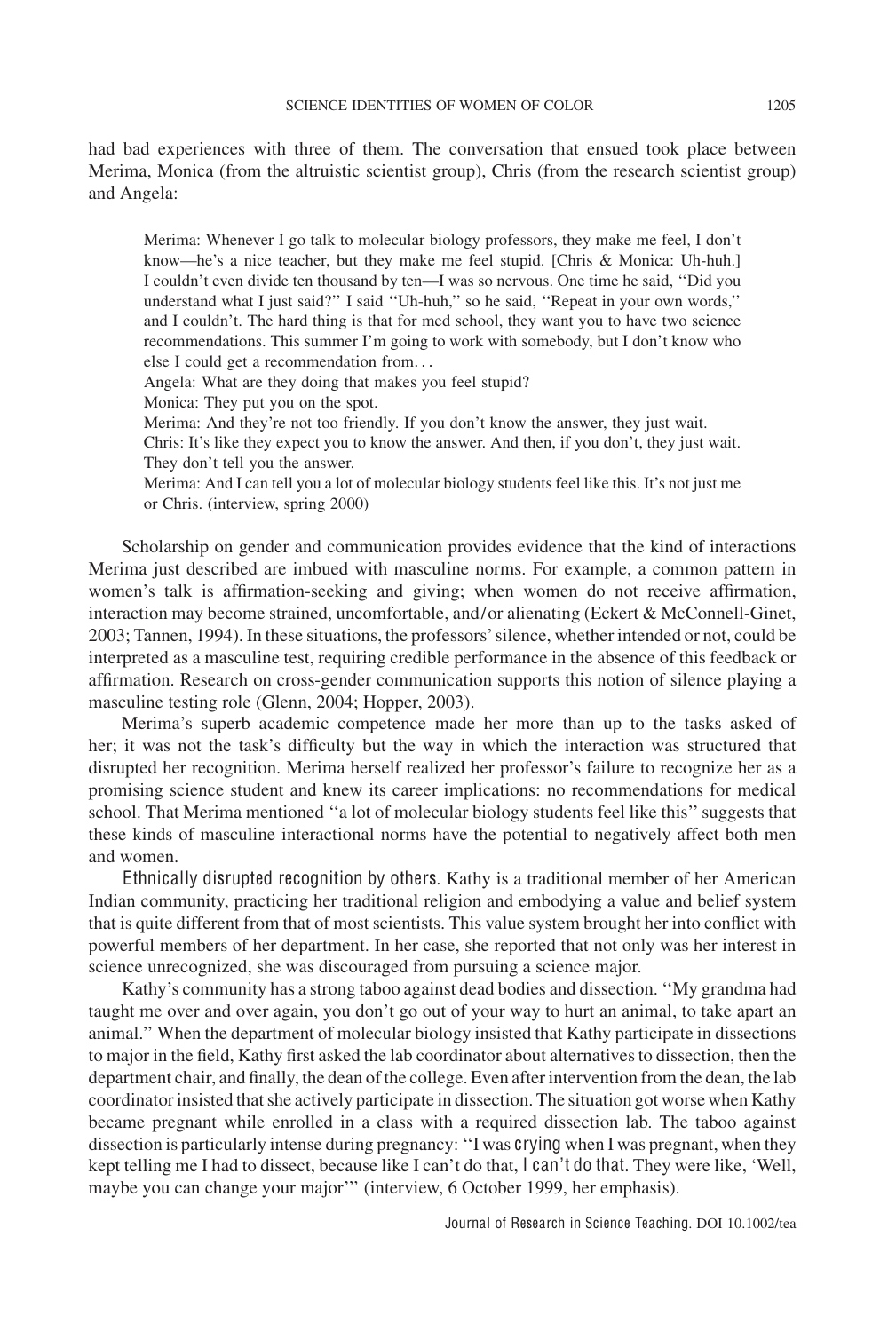In Kathy's case, she felt she had to fight for the most minimal level of recognition from her science department—being allowed to continue her major. To maintain that slender recognition, she had to, in her worldview, subject her pregnancy to mortal danger. As in the case of Alethia, Kathy's difficulties did not hinge on her performance or competence. Instead, she, with her nonmainstream beliefs, had to fight for recognition in ways that mainstream students did not. That she held such reverence for the fundamentals of molecular biology was irrelevant. Angela witnessed, during her participant observation in undergraduate labs, numerous students who were not active participants in labs, serving as recorders for lab groups or simply not pulling their weight in lab groups. That the lab coordinator would choose to take such a strong stance against a student with a genuine ethnic proscription against dissection, in the face of widespread nonparticipation in labs, speaks to the ethnic aspects of these failures of recognition.

Racially disrupted recognition by others. Our examples of racially disrupted recognition are less explicit, but as science education scholars have recently argued (Lewis, 2006; Parsons, under review; Parsons & Mutegi, 2007), we need to be continuously mindful of the ways race structures and denies opportunities for people of color, especially African Americans, in science. We distinguish between racially and ethnically disrupted recognitions as follows: Racially disrupted recognitions occur in response to a student's appearance; ethnically disrupted recognitions occur in response to a student's ethnic beliefs and behaviors. Alethia strongly believed there was a racial component to her experiences in the mouse-killing story, and Chanda contended that she would have been more successful at a historically black college (it is hard to know whether these experiences were more closely aligned to Alethia's and Chanda's race or ethnicity; in the case of black women, the two are often closely entwined). Conchita also told us about being accused of stealing:

I would go to the professor in charge of the lab [where she was a research assistant] with intent of getting course advice or help as far as what else my biology degree would get me. I was expecting a mentor, but that didn't happen. He was too busy for little 'ol me. Also one of his grad students accused me of stealing his favorite pen, which ended up being in his lab pocket the whole time and eventually apologized. That is why I switched my major. (e-mail, 2 June 2000)

Conchita interpreted this accusation of theft as a response to her race. Her failed bid to gain recognition from her professor led to her decision to switch majors. As of December 2006, Conchita was a coauthor or first author on three publications in science journals. As in the case of others in this trajectory, her professor and the graduate students in his lab misjudged her potential in science. In November 2005, Conchita e-mailed an update about her career and included a story of running into a former professor at a conference. Although her professor still failed to recognize her as a scientist (and this still stung), the recognition she since received in other settings led her to fully claim her scientist identity, labeling herself ''a mad scientist'':

I went to [an experimental biology conference]. . .ironically enough I ran into the chair of the dept. of physiology from [her undergraduate university]. He just couldn't believe that I was first author of my project. He was in such dismay that I actually worked in physiology. . .b/c remember he is the one that suggested I go into communications in order to graduate. It was a GREAT feeling to shove his stupidity in his face! It's funny b/c I am learning procedures here that I remember hearing about in undergrad. I remember studying about genetics and the base primers and blah, blah, and here I am, doing it in real life. . .like a mad scientist. (e-mail, 10 November 2005)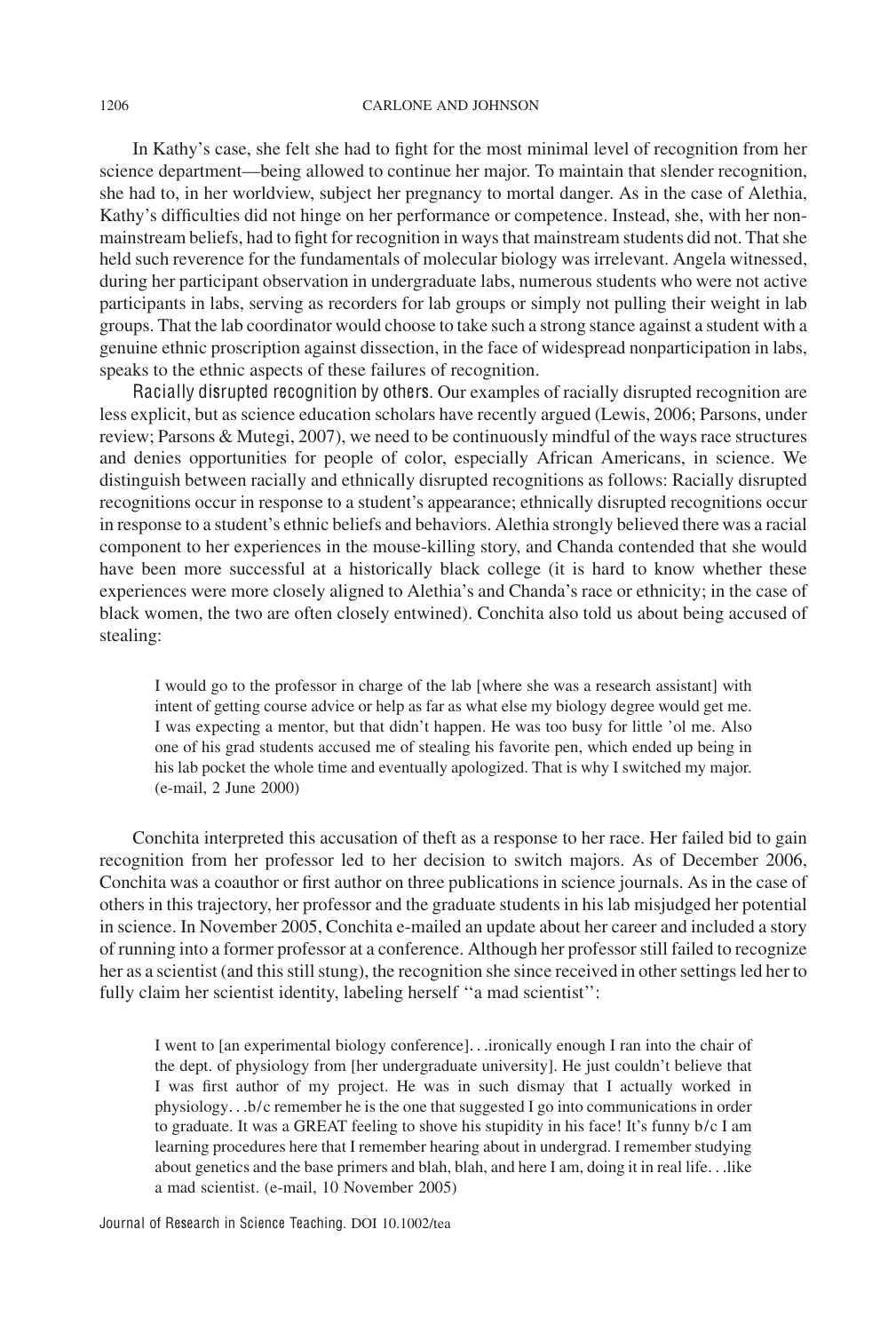Conchita, along with the four other women in this trajectory whose whereabouts is known, managed to stay in science, despite the failure of science professors, lab directors, and teaching assistants to recognize them as legitimate science people. That they have done so is a testament to their own persistence and points to the evolving nature of identity. Yet, that most of the black and American Indian women in this study reported experiences where their recognition as science people was disrupted also suggests that processes of recognition within science institutions may be more shaped by race and ethnicity than we would like to admit.

#### Discussion

In this investigation, our goal was to develop a science identity model. We used the data collected from women science majors of color to test and refine our model and used the model to better understand the women's experiences. In this discussion, we first discuss how the women's experiences helped us refine our model. Next, we explain how our model helped us better understand the science experiences of these women of color.

## A More Grounded (and Still Evolving) Model of Science Identity

In our science identity model, recognition was problematic for the women in this study because it hinged so crucially on an external audience. The composition of this audience, mostly white males, along with the institutional and historical meanings of being a scientist (being a white male), complicated their bids for recognition. Recognition can thus be viewed as a mechanism for reproducing the status quo in science. It is much easier to get recognized as a scientist if your ways of talking, looking, acting, and interacting align with historical and prototypical notions of scientist. This, of course, makes it more likely that members of the discipline will keep reproducing members who look, talk, act, think, and interact like they do. So, how do people from groups underrepresented in science get recognized as scientists? This study is significant because it highlights the different ways women of color made successful bids for recognition, redefined what it meant to be recognized, and sometimes were disrupted in their bids for recognition. Science education scholars are just beginning to include recognition in their discussions of identity (Moje, Tucker-Raymond, Varelas, & Pappas, 2007; Tonso, 2006). One of this study's primary theoretical contributions, then, is to unpack this notion of recognition and its importance in identity development. We provide our fleshed-out, grounded model of science identity in what follows (Figure 2).

The model elaborates on previous findings about successful students of color in science. For example, we can re-examine Russell and Atwater's (2005) and Brown's (2002) findings that critical factors for successful students of color in undergraduate science were strong pre-college science experiences, family support, teacher encouragement, intrinsic motivation, perseverance, and growing up in small, supportive communities. Three of the six factors (family support, teacher encouragement, and supportive communities) deal with recognition by others. A fourth factor (intrinsic motivation) aligns with the ways we defined recognition of self. It appears that these previous studies' findings align with our own; recognition is a key influence on students' science identities. Further, our model implies a relationship between these factors described discretely in the previous studies. Strong pre-college science experiences help build students' competence in understanding science content and, likely, their skills in performing relevant science practices for others. Coupled with the meaningful recognition they received from family, teachers, and their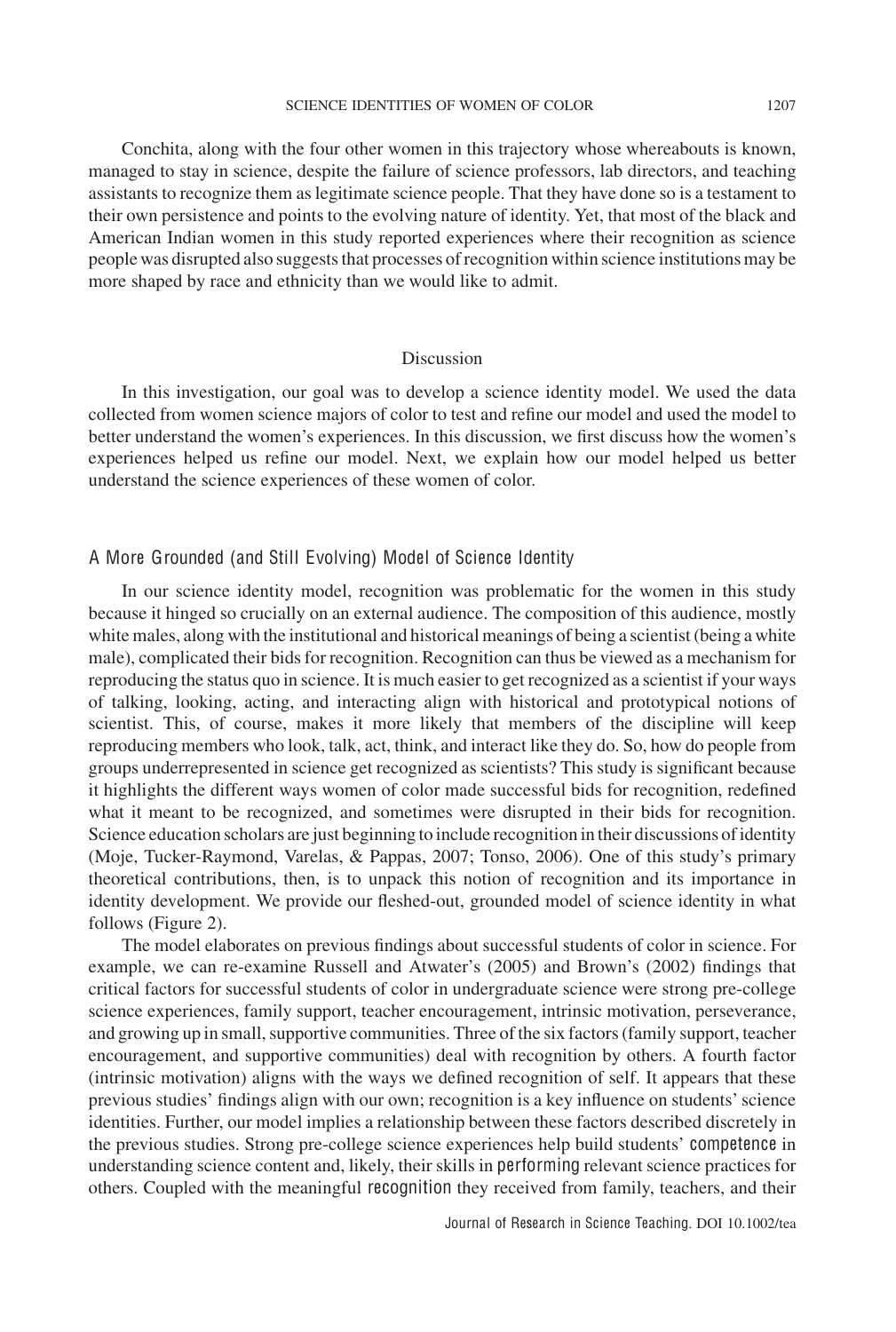

Figure 2. Grounded model of science identity, informed by our findings.

communities, it is understandable why these students were able to persist in science; they were developing strong, satisfying science identities.

Our study also illuminates the ways one's racial, ethnic, and gender identities interact with that process of recognition and complicate the development of science identity. Seymour and Hewitt (1997), Brown (2002), and Russell and Atwater (2005) used ethnicity as a filter, selecting successful science and engineering students from particular ethnic groups and exploring what other factors those students had in common. They used ethnicity as a static variable. Like them, we used ethnicity and gender as selection filters, but our conceptual framework allowed us to also treat race, gender, and culture as dynamic variables with ongoing effects in students' lives.

## Persistent Gaps

Our study leaves critical dimensions of science identity still underexamined. For example, we need further study about the performance dimension of the model. We need to understand better the ways and contexts in which students take up, reject, and/or transform specific scientific practices, and how those performances mutually impact science identity (see Tan & Calabrese Barton (2007) for an example of this kind of work). Further, despite the fact that our data cover a 6 year span, the fluid and unstable nature of the science identity trajectories is underexplored in this study. Our study may imply that these women's current science identities are fixed, that they have "achieved" a particular science identity. We have mentioned in passing some women in the disrupted scientist identity groups who were able to work themselves into new trajectories, but the analysis needs further fleshing out. We also understand that, in reality, these women have to fight for their identities, performing, developing, and achieving them again and again in different contexts and across time (Roth, 2006). Complementing the aforementioned contributions are further theoretical and practical insights garnered by drawing out lessons learned from our participants' stories. We address these lessons in what follows.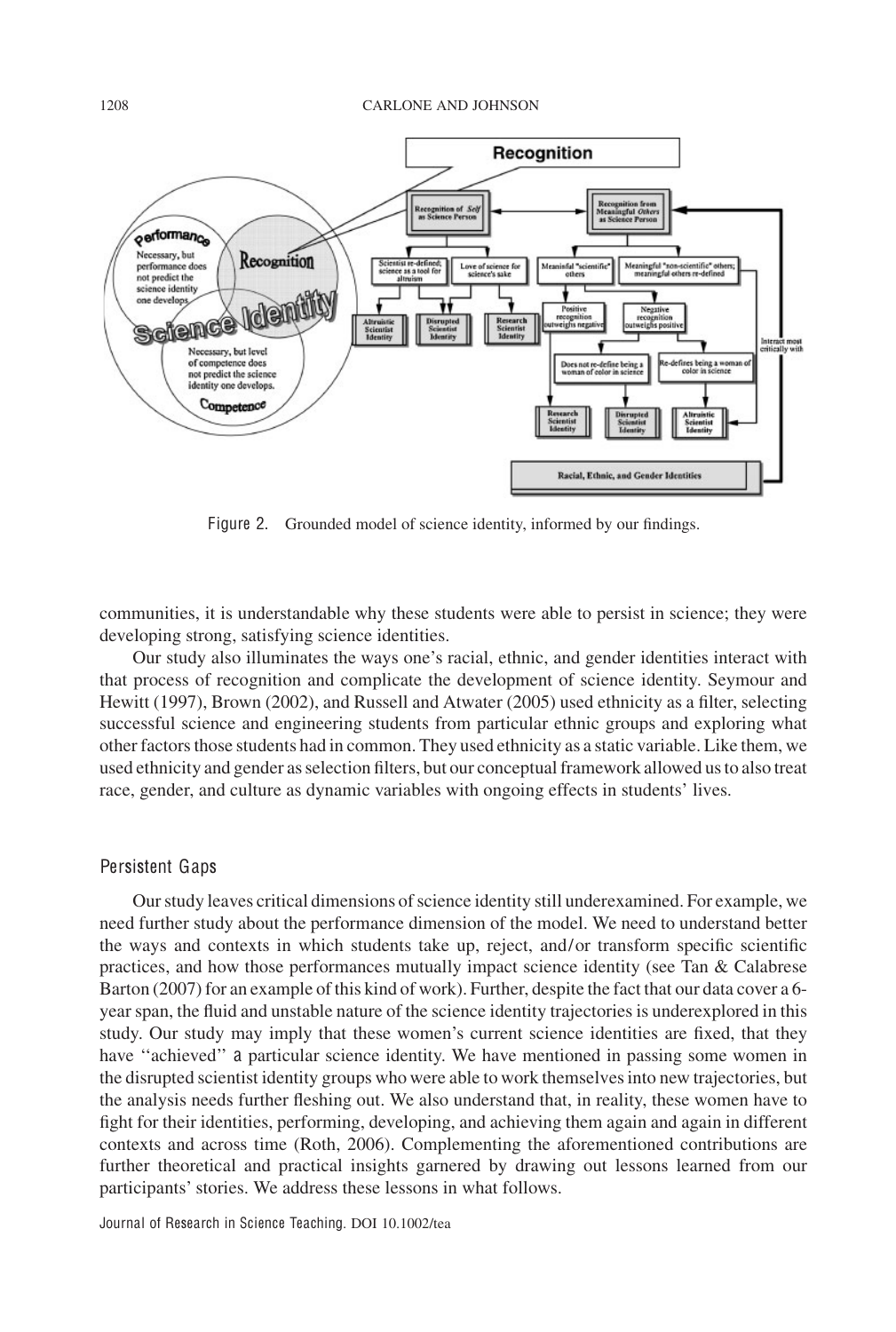#### Learning From the Women's Experiences and Stories

The women in this study found ways to negotiate the rigors of majoring in science. Not all were happy with their experiences, but almost all graduated with science majors, even those whose bids for recognition were disrupted. All the women who formed research scientist identities are working on or have completed doctorates in science; all those with altruistic scientist identities are working on or have completed graduate work in health professions; and even those whose recognition as scientists was disrupted are pursuing degrees or careers in science-related fields. What can we learn from their stories?

Rethinking recruitment and retention efforts. The women in this study almost uniformly expressed a strong connection to science. Other researchers have documented the enthusiasm about science of girls and women, and the importance of this enthusiasm to women's success in science (Davis, 1999; Gornick, 1983; Kubanek & Waller, 1995). A few researchers have confirmed similar findings for girls and women of color (Brickhouse, Lowery, & Schultz, 2000; Fadigan & Hammrich, 2004; Johnson, 2006; Patterson, 1989). Thus, these findings call into question a common strategy for drawing women of color into science: stimulating their interest. The women in this study did not need any support for their interest in science; on the contrary, in some cases they steadfastly maintained that interest despite the discouragement they received.

Almost every woman in this study made statements associating her interest in science with her altruistic career goals. Previous research has documented the relationship between science and altruism (or a desire to work with people) for women (Kubanek & Waller, 1995; Scholer, 1998), girls (Baker & Leary, 1995), and for girls and women of color (Brickhouse et al., 2000; Johnson, 2006; Seymour & Hewitt, 1997). Emphasizing the relationship between altruism and science could encourage more women of color to enter health and public health professions, as it did for all of the altruistic scientists and four of the disrupted scientists in this study. Further, attention to the altruistic aspects of science may also recruit more women of color to become research scientists. Three of the four research scientists expressed a strong sense of the connection between science and altruism (protecting endangered species, preserving the environment, and working on a cure for cancer).

Lessons about the culture of university science and women of color interested in science. The main factor that differentiated these women's pathways through science was not competence in or commitment to science but recognition by others. From this we can learn both about the culture of university science and about women of color who are interested in science. The women who formed research scientist identities were able to locate professors who recognized them as capable science students and gave them access to relevant scientific activities. Their trajectory through science matched the legitimate peripheral participation described by Lave and Wenger (1991). They were drawn ever more centrally into their community of practice, recognized as increasingly competent science students. Perhaps the most important thing we can learn from this is that there is room within university science for women of color to be recognized as science people. Their success, particularly that of Chris and Nancy, who do not come from families with rich educational histories, is remarkable.

More remarkable, perhaps, are the experiences of the women whose science identities were disrupted; remarkable because, despite the failure of their professors to recognize them as promising or legitimate science students, they are all still pursuing science-related careers or study. What we learn from this group is that discrimination is not destiny. Yet there are important, lingering questions with implications for the culture of university science. Why did these women persist despite humiliation, frustration, and even encouragement to change majors? Was it their commitment to science? Was it the presence of others' support or recognition that we were unable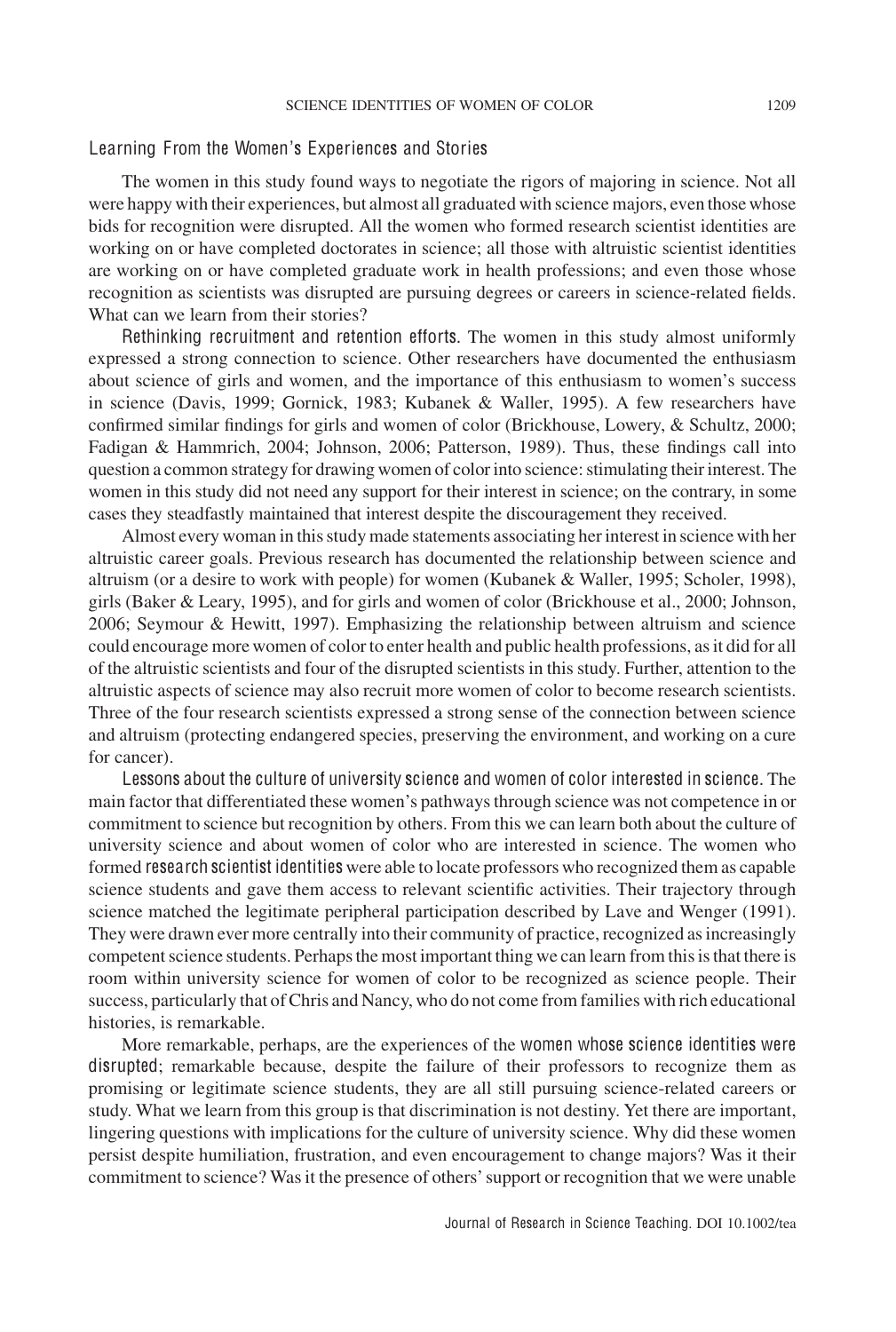to document in this study? Was it positive experiences with science outside the university? Their stories, particularly that of Conchita, who went from being a marginal science student to attaining an impressive publication record, indicate that the role of sheer persistence in science is not well understood and merits further study.<sup>3</sup>

Most remarkable is the group of women who formed altruistic scientist identities and their thorough and successful cultural productions. What we learn from this group is that women of color can persist in science without either gaining or being denied recognition from meaningful scientific others, but instead by redefining their understanding of what it means to be in science and whose recognition is important to them. Although pre-health trajectories through science majors already exist, a focus on medical school did not, by itself, help all the women in this study to persist in science. Kathy, Crystl, and Alethia (from the disrupted trajectory) also had aspirations for medical school during their undergraduate careers, and Alethia, at least, expressed a strong altruistic component to this aspiration (with a plan to establish a health clinic in an underserved community). They did not, however, have the same success in redefining meaningful others or the meaning of being a woman of color in science as did the women with altruistic scientist identities. The women who formed altruistic scientist identities engaged in two and, in some cases, three interrelated cultural productions. They all redefined the meaning of science as an interesting vehicle for expressing altruism. They each defined their own group of meaningful others to whom they turned for support for this new definition and recognition of themselves as successful within it. Also, at least two of them redefined the meaning of being a woman of color in science, arguing that they benefited by coming from groups who are not expected to succeed in science. Other researchers have documented similar cultural productions. Davidson (1996) wrote about a girl who maintained, despite being pushed to the margins of the school community, that working hard in school was part of being Mexican. Hughes (2001) quoted a Vietnamese woman studying science who said, ''I think when it comes to like. . .if you're. . .a race not living in your own country you wanna do better than the people who live there so that you can show that you. . .like worthy to be there'' (p. 282).

## On Agency and Structure

Agency. These women's stories indicate that there is room for individual agency and cultural production at the university level. Hughes (2001) makes a similar argument, that ''dominant discourses of science as abstract and inflexible are open to reformulation and reinterpretation, offering possibilities for widening the range of scientist subjectivities available and creating new identity positions for those often excluded from science'' (pp. 278–9). Despite the culture of science, which other researchers have argued is masculine (Eisenhart  $\&$  Finkel, 1998; Harding, 1991; Keller, 1985; Noble, 1992; Scheibinger, 1989; Seymour & Hewitt, 1997; Tuana, 1993) and white (Campbell, Denes, & Morrison, 2000; Harding, 1993, 1998; Seymour & Hewitt, 1997), all of the women in this study persisted in the study of science and are now pursuing science-related careers.

Structure. The women in this study who were the most ethnically or racially different from the norm in the sciences were also the most likely to end up with disrupted scientist identities. Among the women who achieved research scientist identities, the two Latinas are both lighter-skinned and periodically taken for being white. The other two women in this group are Asian American, the most well-represented racial group in science. This is not to say that it was easy for them to be recognized as research scientists; Chinn (1999, 2002) documented the cultural difficulties that Asian American women face in the sciences, despite their strong representation.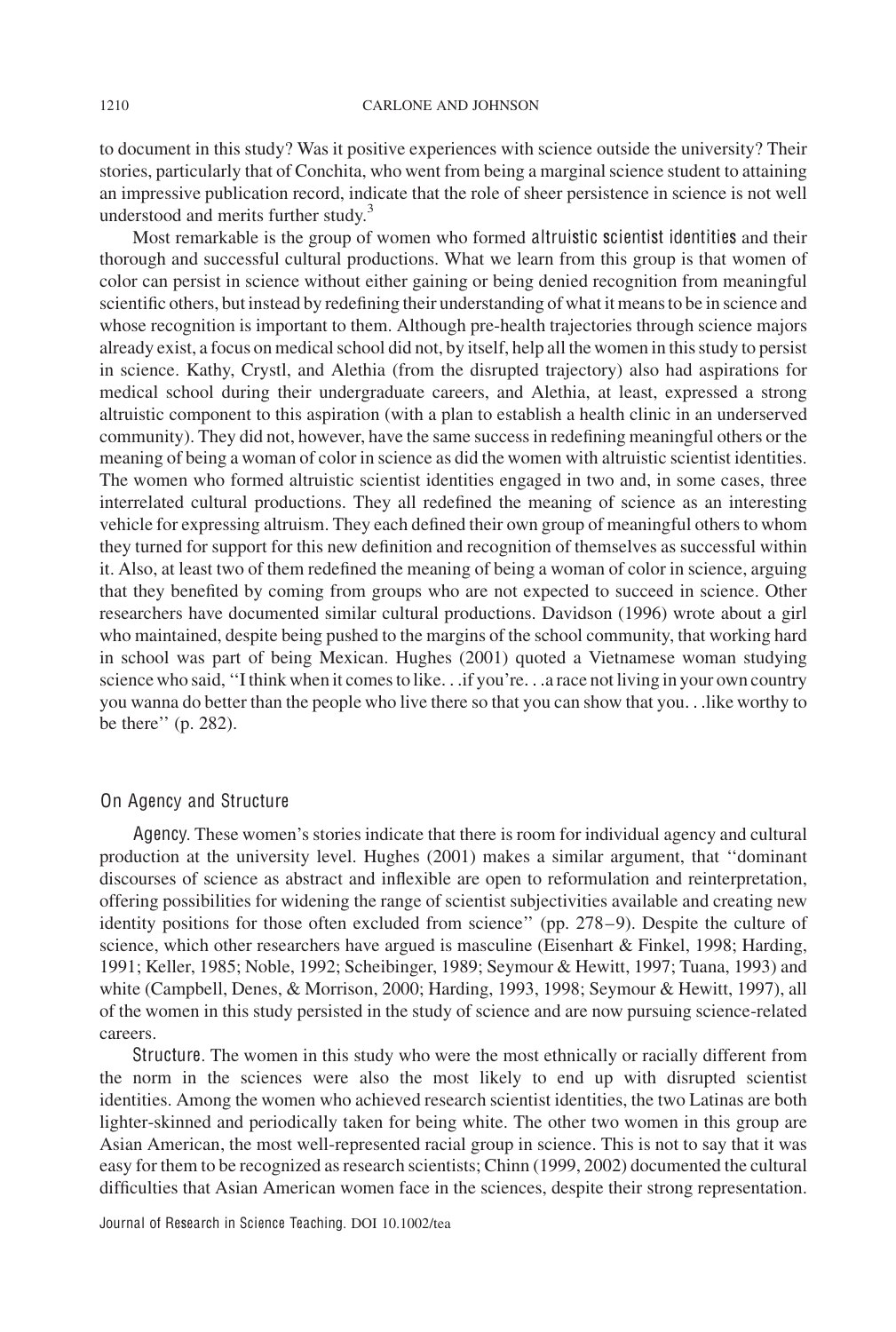Nancy and Chris told us about their own struggles as science majors. These four women in the research scientist trajectory, however, eventually prevailed and earned external recognition as ''science people.''

Meanwhile, all but one of the black women in this study, and two of the three American Indian women, fell into the group whose scientist identities were disrupted; no Asian American women were in this group. Jackie, the only black woman in the study not to fall into this group, and Evonne, the only American Indian woman, both engaged in remarkable acts of cultural production, redefining their membership in stigmatized groups as an advantage.

This pattern suggests that a kind of subtle racism was at work when these women were bidding for recognition as science students.We have described how some participants' bids for recognition were disrupted when they were recognized not as science students but, instead, as representatives of their racial or ethnic groups, or as women. Treisman (1992), in his study of why mathematics professors thought that African American students underperformed Chinese American students in calculus, found that professors put the blame for this phenomenon on the students, arguing that they must be less interested, or less motivated or less well-prepared. Contrary to the beliefs of the professors Treisman surveyed, we found that the women in this study had strong interest and preparation in science; their difficulties came into play when they encountered the supposedly meritocratic culture of science. Our findings suggest that the difficulties some scientists have in recognizing darker-skinned or more ethnically different students as capable science students may explain some of the under-representation of women of color in the sciences (see Bertrand & Mullainathan (2004) and Nosek, Banaji, & Greenwald (2002) for studies supporting the institutionalized, unconscious nature of racism).

## Conclusions

Previous approaches to the study of successful students of color in science have examined antecedent factors (Brown, 2002; Russell & Atwater, 2005) or the culture of science (Seymour & Hewitt, 1997). Although both approaches yielded rich results, gaps remained. The studies of successful students of color in science have treated ethnicity as a static variable and university science as a black box, examining what factors its survivors shared before entering the box. We have designed a science identity model that allowed us to look at what happens within the box. The recognition components of our model allowed us to pinpoint specific ways that women of color get recognized, or fail to get recognized, as science people, highlighting the complex ways race, ethnicity, and gender complicate that recognition.

In examining the culture of science, Seymour and Hewitt (1997) concluded that all science students face similar unpleasant conditions, that those who persist are more willing to tolerate the conditions, and that the difficult conditions are congruent with white male norms and thus it is easier for white male students to survive. This cultural approach left open the question of how this culture could be changed and how some women of color persist despite these unpleasant, culturally asynchronous conditions. Our model of science identity allowed us to maintain a dual focus on both the agency of those striving to build a science identity and the constraints on that process due to the structures within which that identity is being constructed. Our approach incorporated the agency of students and professors. It allowed us to look not only at pre-college factors but also at students' daily interactions and experiences, and how these, over time, accrete until particular students have either worked themselves into established trajectories (research scientists), somehow persisted despite being pushed out of those trajectories (disrupted scientists), or created new trajectories (altruistic scientists). Also, in accounting for agency, we have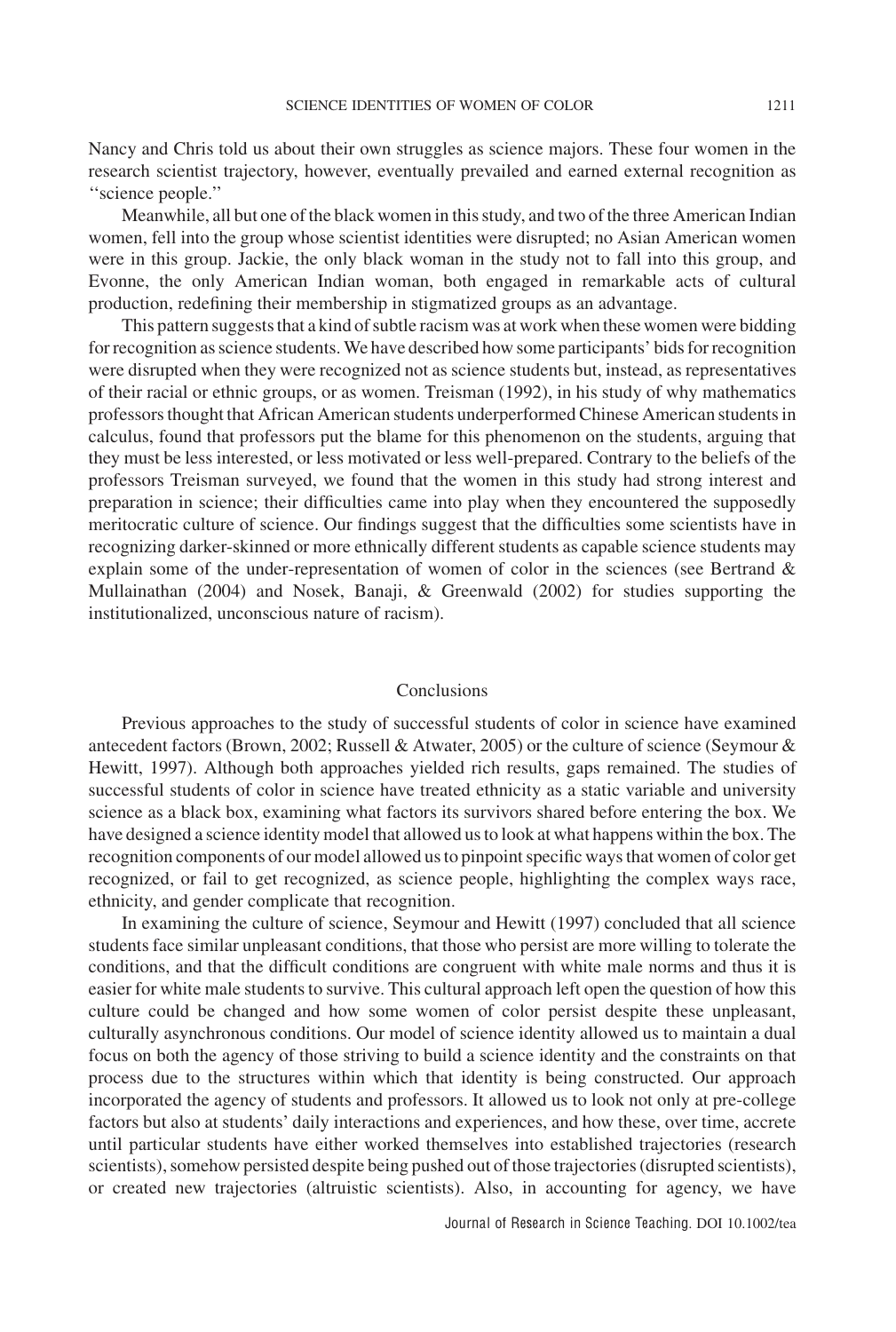#### 1212 CARLONE AND JOHNSON

developed powerful new understandings of the culture of science without seeing that culture as monolithic or eternal.

This study was partially supported by the National Science Foundation under Grant REC-0546078. Any opinions, findings, and conclusions or recommendations expressed in this manuscript are those of the authors and do not necessarily reflect the views of the National Science Foundation. The authors thank all the women who participated in this study and read this manuscript in its various drafts. We also thank Margaret Eisenhart, Ye He, Adam Johnston, Barbara Levin, Felicia Moore, John Settlage, and the 2005 Science Education at the Crossroads conference participants for helpful comments on earlier drafts of this paper. The authors especially like to thank Jaweer Brown for her theoretical insights. Both authors contributed equally to this article. Authorship was determined alphabetically.

## **Notes**

<sup>1</sup>We understand the limitations of using an a priori definition and prototype of a person who has a ''science identity.'' There are many ways of being a ''science person'' and defining one prototype may reproduce status quo and overly narrow conceptions of what counts as a science person. However, because our study examines women who were largely pursuing science degrees and science-related careers, we argue that they had to confront, in some way, the historically enduring ''science identity'' prototype. Thus, we argue that it is appropriate to clearly define this prototype to make sense of the ways the women accepted, rejected, and/or transformed it.

<sup>2</sup>Although they may not agree with our reconciliation, we gratefully acknowledge Colleen Fairbanks and Gregg Solomon for helping us think through the potentially conflicting aspects of our science identity model. <sup>3</sup>

Alethia, on reading a draft of this manuscript, said that ''it seems like those who are adept at constructing identities (purporting a racial/gender identity) would be able to transfer those skills to help them successfully construct a science identity. It stands to reason that those who (for whatever confluence of factors) think about race and define an identity daily, would be more successful at defining themselves within a new culture of science and, thus, be more successful at constructing a science identity.'' She goes on to call this phenomenon ''the protective factors of the marginal experience in the U.S'' (e-mail, 13 March 2006).

## Appendix A

Sample Domain and Taxonomic Analyses Associated with ''Recognition''

| Table 2<br>Ways to recognize self as scientist                                                                                                               |                                                                                                                                        |
|--------------------------------------------------------------------------------------------------------------------------------------------------------------|----------------------------------------------------------------------------------------------------------------------------------------|
| Ways to Recognize Self in Prototypical Science<br><b>Terms</b>                                                                                               | Ways to Recognize Self in Altruistic Terms                                                                                             |
| Enjoy working in research labs (7 students)<br>Enjoy scientific ways of thinking (e.g., logic,<br>problem-solving, evidence-based reasoning)<br>(9 students) | Using science to help people (12 students)<br>• Examples include: "Anything I can do to help<br>people would really make me feel good" |
| • Examples include: "I like to set up<br>experiments and figure out what's wrong"                                                                            | Using science to help the environment (2 students)                                                                                     |
| Enjoy the subject matter of science (4 students)                                                                                                             | • Examples include: "I've always been interested<br>in helping the environment"                                                        |
| • Examples include: "I have always been intrigued<br>with science"; "Biology is cool"                                                                        | Using science to help animals (2 students)                                                                                             |
|                                                                                                                                                              | • Examples include: Conducting research on<br>endangered species                                                                       |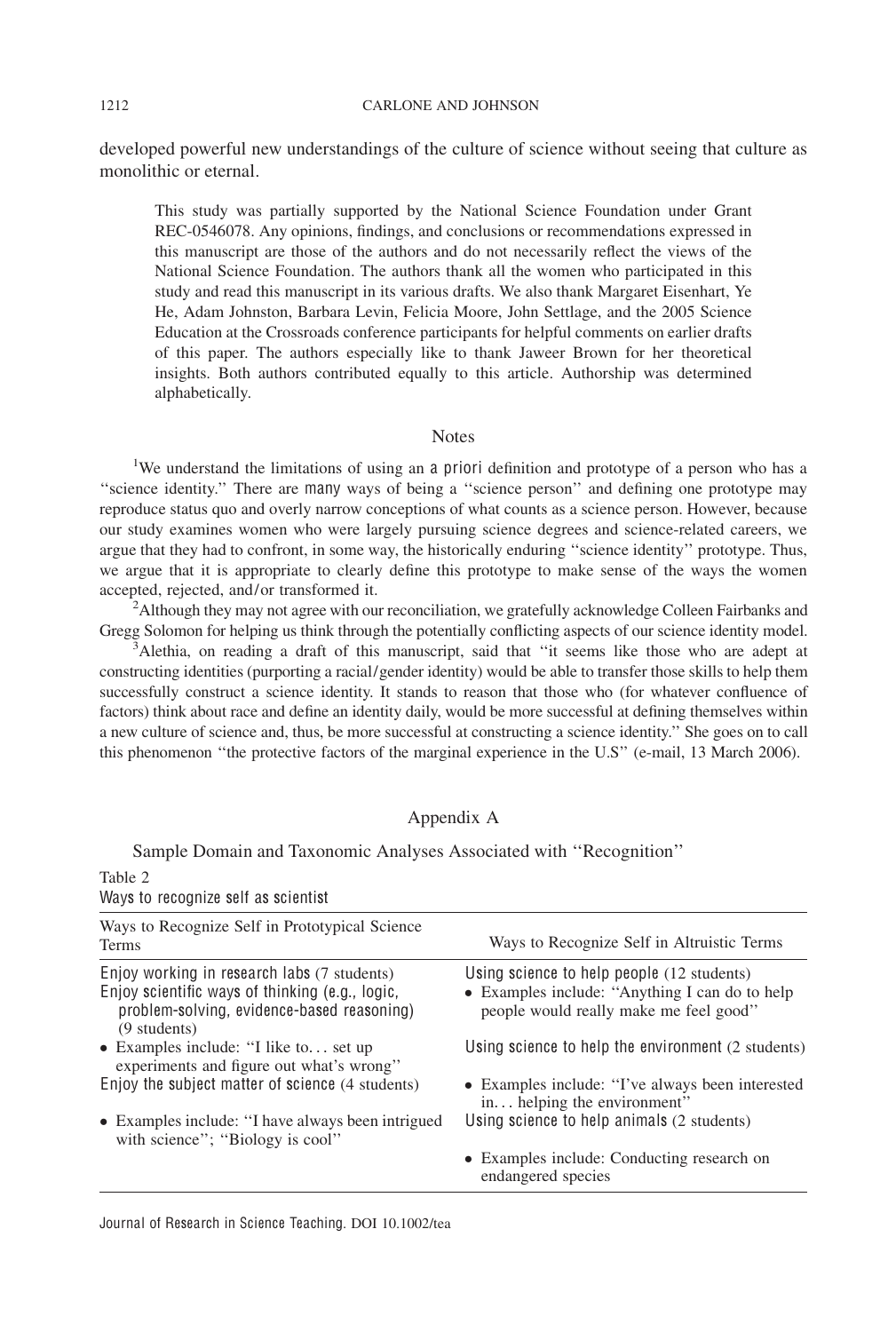## SCIENCE IDENTITIES OF WOMEN OF COLOR 1213

| Table 3 |                            |  |
|---------|----------------------------|--|
|         | Kinds of meaningful others |  |

| Kinds of Scientific Meaningful Others                             | Kinds of Meaningful Others from<br>Outside of Science |
|-------------------------------------------------------------------|-------------------------------------------------------|
| Scientific others in science classrooms and                       | Meaningful academic others from outside of            |
| Departments                                                       | science                                               |
| • Examples include: Professors; Department                        | • Examples include: Professors in non-science         |
| Chair; teaching assistants                                        | majors; professors at other colleges                  |
| Scientific others in science labs                                 | Meaningful others from home                           |
| • Examples include: Lab directors; scientists in<br>research labs | • Examples include: Parents; home community           |
| Scientific others in professional organizations and               | Meaningful others who might benefit from woman's      |
| award committees                                                  | scientific/academic efforts                           |
| • Examples include: Journal editors; internship                   | • Examples include: Recipients of missionary          |
| and fellowship selection committees                               | work; an imagined "public"                            |

Table 4 Kinds of recognition from meaningful scientific others

| Positive Recognition                                                                                                                                                                  | Little to No Recognition                                                                                                                                       | <b>Negative Recognition</b>                                                                                                                                                                   |
|---------------------------------------------------------------------------------------------------------------------------------------------------------------------------------------|----------------------------------------------------------------------------------------------------------------------------------------------------------------|-----------------------------------------------------------------------------------------------------------------------------------------------------------------------------------------------|
| Honors (Being singled out)<br>$(12$ instances)                                                                                                                                        | Feeling invisible (6 instances)                                                                                                                                | Having bad experiences in office<br>hours (5 students cited)                                                                                                                                  |
| • Examples include: Receiving<br>research fellowships; selected<br>as teaching assistant                                                                                              | • Examples include: Can't get<br>to know professors because<br>classes are so large                                                                            | • Examples include: Feeling<br>"dumb" or "put on the spot"                                                                                                                                    |
| Professional recognition (Being<br>recognized as a budding<br>scientist) (18 instances)<br>• Examples include: Awarded<br>grant funding; co-authoring<br>publication or presentation; | Feeling as though you are not<br>worthy of professor's time<br>(4 instances)<br>• Examples include: Professors<br>are too busy and uninterested/<br>uninvolved | Being challenged because of<br>ethnic religious beliefs<br>(2 instances)<br>• Examples include: Required<br>to participate in dissection,<br>despite ethnic religious                         |
| being hired as a research<br>assistant                                                                                                                                                |                                                                                                                                                                | restrictions                                                                                                                                                                                  |
| Recognition from professor as<br>someone worthy of his/her<br>attention (4 instances)                                                                                                 | Feeling out of place (3 instances)                                                                                                                             | Being misjudged (interpreted<br>by women as racially/<br>ethnically-motivated)<br>(4 instances)                                                                                               |
| • Examples include: Welcomed<br>during office hours; getting the<br>feeling that the professors<br>thought "I was something<br>special"                                               | • Examples include: "feeling so<br>out of place in that damned<br>lab"; Noticing the professors<br>and graduate students are "all<br>White"                    | • Examples include: Accused of<br>stealing; Professor surprised<br>that you earned a 100 on test                                                                                              |
|                                                                                                                                                                                       |                                                                                                                                                                | Being avoided (interpreted by<br>women as racially/ethnically<br>motivated) (5 students cited)<br>• Examples include: Difficulty<br>finding lab group because they<br>are racially segregated |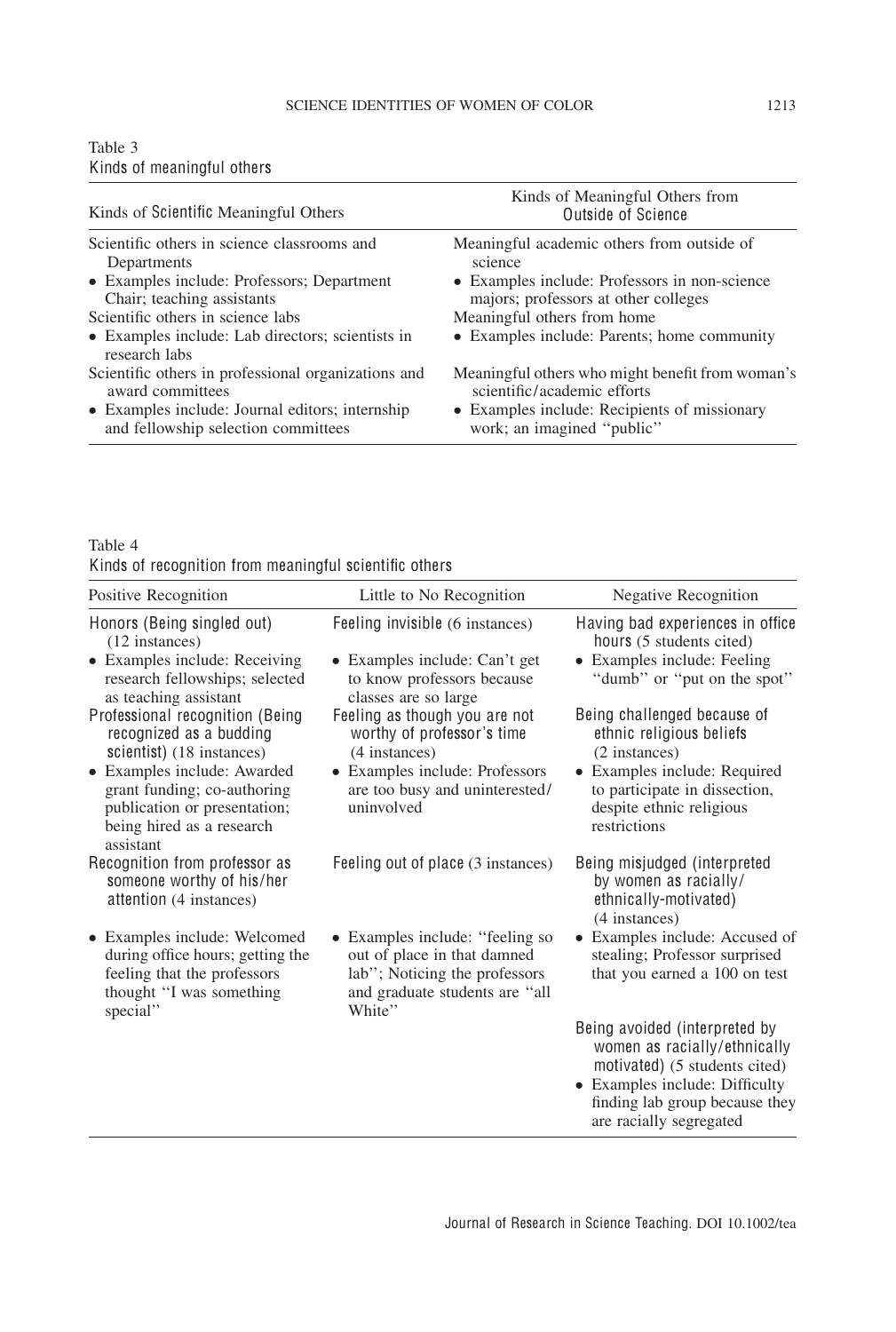#### Appendix B

|              | Recognition of self $as1$ |                         | Kind of recognition from meaningful others <sup>2</sup> |                                       |                                           |                                     |
|--------------|---------------------------|-------------------------|---------------------------------------------------------|---------------------------------------|-------------------------------------------|-------------------------------------|
| Participants | Prototypical<br>scientist | Altruistic<br>scientist | Positive from<br>scientific<br>others                   | Negative from<br>scientific<br>others | Felt invisible<br>to scientific<br>others | Positive<br>from outside<br>science |
|              |                           |                         | Research Scientist Identity                             |                                       |                                           |                                     |
| Chris        | X                         | X                       | XХ                                                      | X                                     | X                                         |                                     |
| Nancy        | X                         | X                       | XX                                                      |                                       |                                           |                                     |
| Jaya         | X                         | X                       | XX                                                      |                                       | X                                         |                                     |
| Mariah       |                           |                         | XX                                                      |                                       |                                           |                                     |
|              |                           |                         | Altruistic scientist identity                           |                                       |                                           |                                     |
| Jackie       | X                         | X                       |                                                         | Χ                                     |                                           | X                                   |
| Magdalena    | X                         | X                       |                                                         |                                       |                                           | X                                   |
| Evonne       |                           | X                       | X                                                       | X                                     |                                           | XX                                  |
| Xiao-Ling    |                           | X                       | X                                                       |                                       | X                                         |                                     |
| Monica       | X                         | X                       |                                                         | X                                     |                                           | X                                   |
|              |                           |                         | Disrupted scientist identity                            |                                       |                                           |                                     |
| Alethia      | X                         | X                       | X                                                       | XХ                                    | XX                                        |                                     |
| Conchita     | X                         |                         | X                                                       | XX                                    | X                                         |                                     |
| Kathy        | X                         |                         |                                                         | XX                                    | X                                         |                                     |
| Crystl       | X                         |                         |                                                         |                                       |                                           |                                     |
| Chanda       |                           |                         |                                                         | X                                     |                                           |                                     |
| Merima       |                           | X                       |                                                         | X                                     |                                           |                                     |

#### Componential analysis comparing recognition and science identity trajectory

 $(1, 1)$ Marks indicate which students cited prototypical and altruistic motivations for studying science.

<sup>2</sup>One X indicates that students reported this form of recognition. Two Xs indicate that students emphasized, in interviews, the importance of this form of recognition to their experiences as science majors.

## References

Ambrose, S., Dunkle, K., Lazarus, B.B., Nair, I., & Harkus, D. (1997). Journeys of women in science and engineering: No universal constants. Philadelphia: Temple University Press.

Aristotle. (1962). Nichomachean ethics. Indianapolis, IN: Bobbs-Merrill.

Baker, D., & Leary, R. (1995). Letting girls speak out about science. Journal of Research in Science Teaching, 32, 3–28.

Bem, S.L. (1993). The lenses of gender: Transforming the debate on sexual inequality. New Haven, CT: Yale University Press.

Bertrand, M., & Mullainathan, S. (2004). Are Emily and Greg more employable than Lakisha and Jamal? A field experiment on labor market discrimination. American Economic Review, 94, 991–1013.

Boaler, J. (2002). Experiencing school mathematics: Traditional and reform approaches to teaching and their impact on student learning. Mahwah, NJ: Lawrence Erlbaum.

Brickhouse, N.W. (2000). Embodying science: A feminist perspective on learning. Journal of Research in Science Teaching, 38, 282–295.

Brickhouse, N.W., Lowery, P., & Schultz, K. (2000). What kind of a girl does science? The construction of school science identities. Journal of Research in Science Teaching, 37, 441–458.

Brickhouse, N.W., & Potter, J.T. (2001). Young women's scientific identity formation in an urban context. Journal of Research in Science Teaching, 38, 965–980.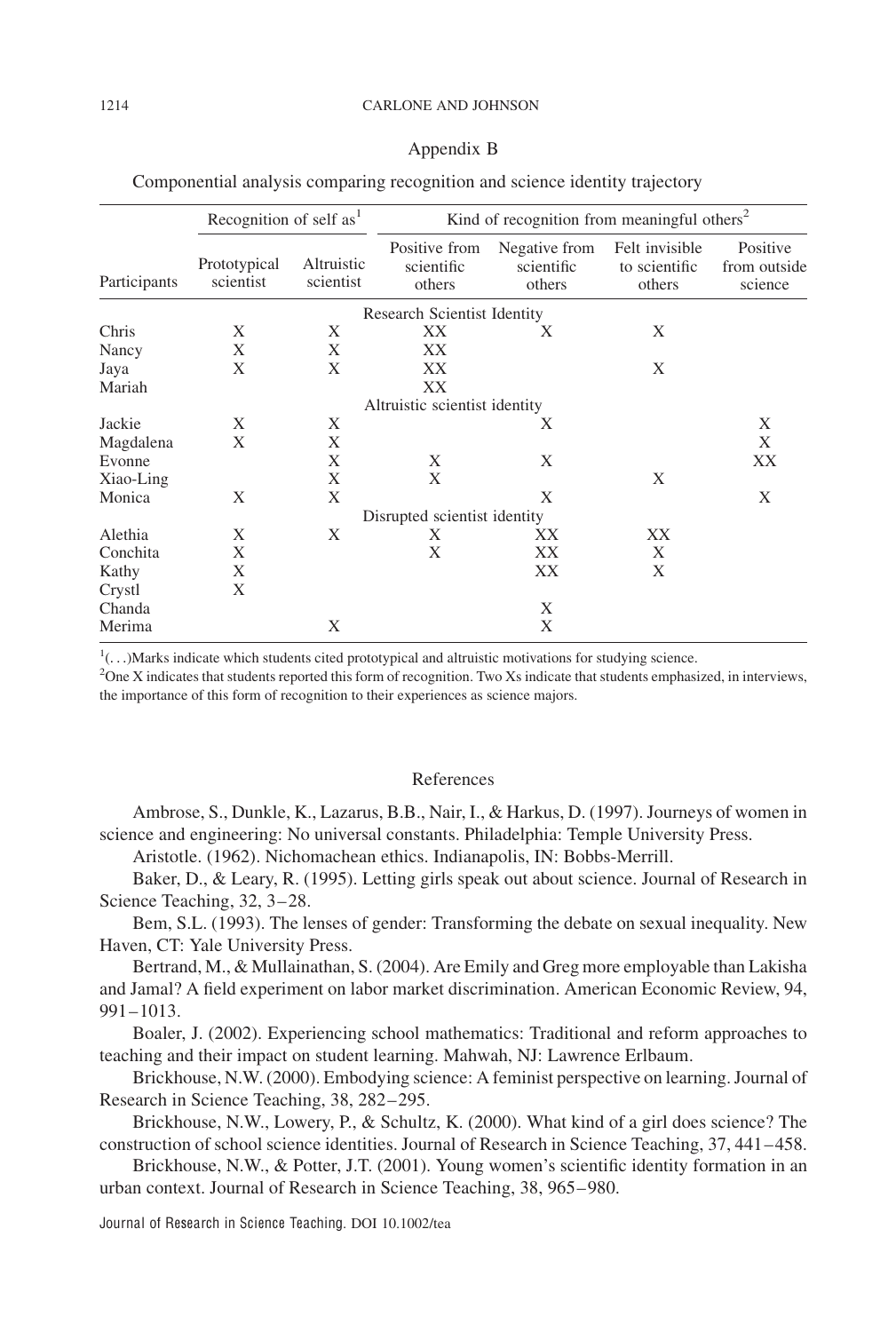Brown, B. (2004). Discursive identity: Assimilation into the culture of science and its implications for minority children. Journal of Research in Science Teaching, 41, 810–834.

Brown, B., Reveles, J.M., & Kelly, G.J. (2005). Scientific literacy and discursive identity: A theoretical framework for understanding science learning. Science Education, 89, 779–802.

Brown, S.W. (2002). Hispanic students majoring in science or engineering: What happened in their educational journeys? Journal of Women and Minorities in Science and Engineering, 8, 123.

Buxton, C.A., Carlone, H.B., & Carlone, D. (2005). Boundary spanners as bridges of student and school discourses in an urban science and math high school. School Science and Mathematics, 105, 302–312.

Calabrese Barton, A. (1998). Teaching science with homeless children: Pedagogy, representation, and identity. Journal of Research in Science Teaching, 35, 379–394.

Campbell, G., Denes, R., & Morrison, C. (2000). Access denied: Race, ethnicity, and the scientific enterprise. Oxford: Oxford University Press.

Carlone, H.B. (2003). (Re)producing good science students: Girls' participation in high school physics. Journal of Women and Minorities in Science and Engineering, 9, 17–34.

Carlone, H.B. (2004). The cultural production of science in reform-based physics: Girls' access, participation, and resistance. Journal of Research in Science Teaching, 41, 392–414.

Carlone, H.B., & Webb, S. (2006). On (not) overcoming our history or hierarchy: Complexities of university/school collaboration. Science Education, 90, 544–568.

Chinn, P.W.U. (1999). Multiple worlds/mismatched meanings: Barriers to minority women engineers. Journal of Research in Science Teaching, 36, 621–636.

Chinn, P.W.U. (2002). Asian and Pacific Islander women scientists and engineers: A narrative exploration of model minority, gender, and racial stereotypes. Journal of Research in Science Teaching, 39, 302–323.

Cobb, P. (2004). Mathematics, literacies, and identity. Reading Research Quarterly, 39, 333–337.

Crotty, M. (1998). Interpretivism: The way of hermeneutics. The foundations of social research: Meaning and perspective in the research process. (pp. 87–111). Thousand Oaks, CA: Sage.

Davis, K.S. (1999). Why science? Women scientists and their pathways along the road less traveled. Journal of Women and Minorities in Science and Engineering, 5, 129–153.

Davidson, A. (1996). Making and molding identities in schools: Student narratives on race, gender and academic engagement. Albany, NY: State University of New York Press.

Eckert, P., & McConnell-Ginet, S. (2003). Language and gender. New York: Cambridge University Press.

Eisenhart, M. (2001). Changing conceptions of culture and ethnographic methodology: Recent thematic shifts and their implications for research on teaching. In V. Richardson (Ed.), The handbook of research on teaching. (4th ed.). Washington, DC: American Educational Research Association.

Eisenhart, M., & Finkel, E. (1998). Women's science: Learning and succeeding from the margins. Chicago: University of Chicago Press.

Elmesky, R., & Seiler, G. (2007). Movement expressiveness, solidarity and the (re)shaping of African American students' scientific identities. Cultural Studies of Science Education, 2(1), 73– 103.

Erickson, F. (1986). Qualitative methods in research on teaching. In M. Wittrock (Ed.), Handbook of research on teaching. New York: Macmillan Library Reference.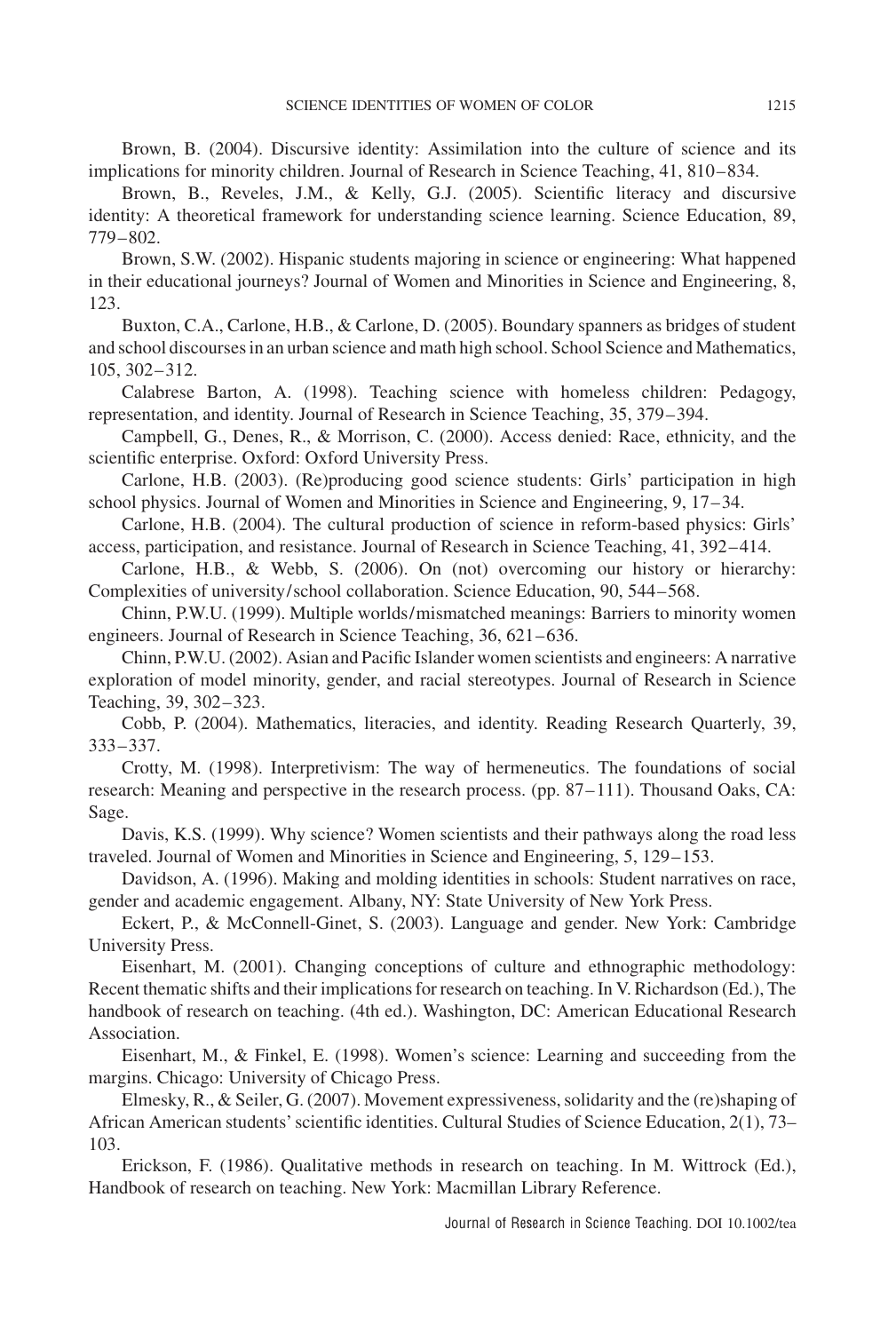Fadigan, K.A., & Hammrich, P.L. (2004). A longitudinal study of the educational and career trajectories of female participants of an urban informal science education program. Journal of Research in Science Teaching, 41, 835–860.

Farmer, H.S., Wardrop, J.L., & Rotella, S.C. (1999). Antecedent factors differentiating women and men in science/nonscience careers. Psychology of Women Quarterly, 23, 763.

Fenske, R.H., Porter, J.D., & DuBrock, C.P. (2000). Tracking financial aid and persistence of women, minority, and needy students in science, engineering, and mathematics. Research in Higher Education, 41, 67.

Gee, J.P. (1999). An introduction to discourse analysis: Theory and method. New York: Routledge.

Gee, J.P. (2000–1). Identity as an analytic lens for research in education. Review of Research in Education, 25, 99–125.

Gilbert, A., & Yerrick, R. (2000). Same school, separate worlds: A sociocultural study of identity, resistance, and negotiation in a rural, lower track science classroom. Journal of Research in Science Teaching, 38, 574–598.

Glenn, C. (2004). Unspoken: A rhetoric of silence. Carbondale, IL: Southern Illinois University Press.

Gornick, V. (1983). Women in science: Portraits from a world in transition. New York: Simon & Schuster.

Harding, S. (1991). Whose science? Whose knowledge? Thinking from women's lives. Ithaca, NY: Cornell University Press.

Harding, S. (1993). The racial economy of science: Toward a more democratic future. Bloomington, IN: University of Indiana Press.

Harding, S. (1998). Is science multicultural?. Bloomington, IN: University of Indiana Press. Holland, D., Lachiotte, W., Skinner, D., & Cain, C. (1998). Identity and agency in cultural

worlds. Cambridge, MA: Harvard University Press.

Hopper, R. (2003). Gendering talk. East Lansing, MI: Michigan State University Press.

Huang, G., Taddese, N., & Walter, E. (2000). Entry and persistence of women and minorities in college science and engineering education. Education Statistics Quarterly, 2, 59.

Hughes, G. (2001). Exploring the availability of student scientist identities within curriculum discourse: An anti-essentialist approach to gender-inclusive science. Gender and Education, 13, 275–290.

Johnson, A.C. (2001). Women, race and science: The academic experiences of twenty women of color with a passion for science. University of Colorado, Boulder.

Johnson, A.C. (2006). Policy implications of supporting women of color in the sciences. Women, Politics and Policy, 27, 135–150.

Keller, E.F. (1985). Reflections on gender and science. New Haven, CT: Yale University Press.

Kelly, G.J. (2007). Discourse in science classrooms. In S.K. Abell & N.G. Lederman (Eds.), Handbook of research on science education. Mahwah, NJ: Lawrence Erlbaum.

Kubanek, A.-M.W., & Waller, M. (1995). Women's confidence in science: Problematic notions around young women's career and life choices. Journal of Women and Minorities in Science and Engineering, 2, 243.

Lave, J., & Wenger, E. (1991). Situated learning: Legitimate peripheral participation. Cambridge: Cambridge University Press.

LeCompte, M., & Shensul, J. (1999). Paradigms for thinking about ethnographic research, Designing and conducting ethnographic research. (pp. 41–60). Walnut Creek, CA: Altamira Press.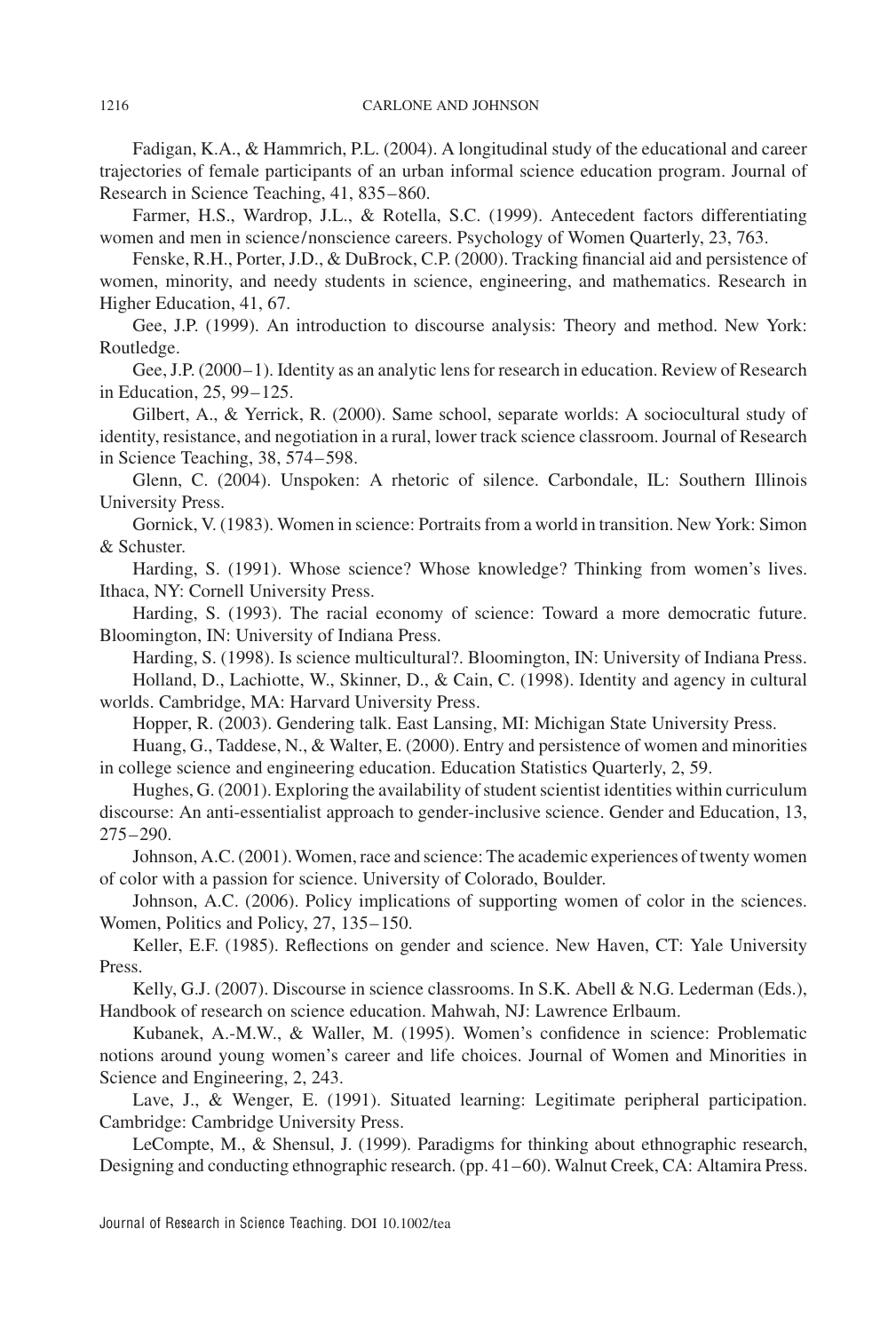Lemke, J.L. (2001). Articulating communities: Sociocultural perspectives on science education. Journal of Research in Science Teaching, 38, 296–316.

Leslie, L.L., McClure, G.T., & Oaxaca, R.L. (1998). Women and minorities in science and engineering. A life sequence analysis. Journal of Higher Education, 69, 239.

Lewis, B.F. (2003). A critique of the literature on the underrepresentation of African Americans in science: Directions for future research. Journal of Women and Minorities in Science and Engineering, 9, 361–373.

Lewis, B.F. (2006). Content, context, currency, critique and conduct: A transformative prescription for African science education. San Francisco: American Educational Research Association.

Lewis, B.F., & Collins, A. (2001). Interpretive investigation of the science-related career decisions of three African-American college students. Journal of Research in Science Teaching, 38, 599–621.

Manning, K. (1989). Roger Arliner Young, scientist. Sage: A Scholarly Journal on Black Women, 6, 3–7.

Maxwell, J.A. (2005). Qualitative research design: An interactive approach. (2nd ed.). Thousand Oaks, CA: Sage.

Moje, E.B., Tucker-Raymond, E., Varelas, M., & Pappas, C.C. (2007). FORUM: Giving oneself over to science—Exploring the roles of subjectivities and idetities in learning science. Cultural Studies of Science Education, 1, 593–601.

Nasir, N. (2002). Identity, goals, and learning: Mathematics in cultural practice. Mathematical Thinking and Learning, 4, 211–245.

Nespor, J. (1994). Knowledge in motion: Space, time and curriculum in undergraduate physics and management. Washington, DC: Falmer Press.

Noble, D. (1992). Aworld without women: The Christian clerical culture of western science. Oxford: Oxford University Press.

Nosek, B.A., Banaji, M.R., & Greenwald, A.G. (2002). Harvesting implicit group attitudes and beliefs from a demonstration web site. Group Dynamics: Theory, Research, and Practice, 6.

NSF. (2005). Science and engineering statistics: National Science Foundation.

O'Neill, D.K., & Polman, J.L. (2004). Why educate ''little scientists''? Examining the potential of practice-based scientific literacy. journal of Research in Science Education, 41, 234–266.

Olitsky, S. (2006). Structure, agency, and the development of students' identities as learners. Cultural Studies of Science Education, 1, 745–766.

Parsons, E.C. (under review). Science education research and African Americans: A more critical approach.

Parsons, E.R.C., & Mutegi, J.W. (2007). Race matters: Implications for science education. New Orleans, LA: National Association for Research in Science Teaching.

Patterson, R. (1989). Black women in the biological sciences. Sage: A Scholarly Journal on Black Women, 6, 8–14.

Rahm, J. (2007). Urban youths' identity projects and figured worlds: Case studies of youths' hybridization in science practices at the margin. Chicago, IL: The Chicago Springer Forum, Science Education in an Age of Globalization.

Roth, W.-M. (2006). Making and remaking of self in urban schooling: Identity as dialectic. In J.L. Kinceloe, K. Hayes, K. Rose, & P.M. Anderson (Eds.), The Praeger handbook of urban education. (pp. 143–153). Westport, CT: Greenwood.